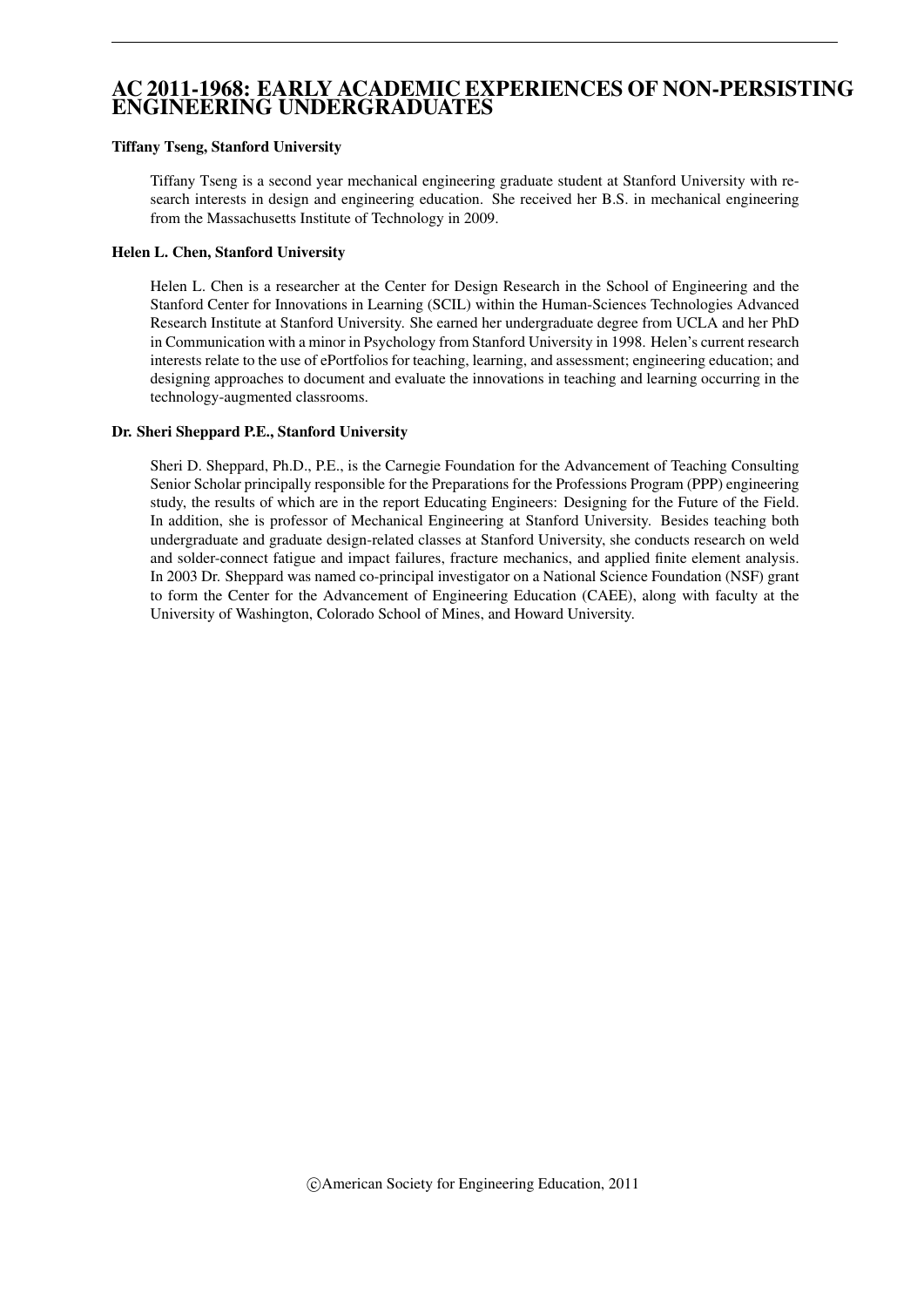# **EARLY ACADEMIC EXPERIENCES OF NON-PERSISTING ENGINEERING UNDERGRADUATES**

#### **Abstract**

Engineering programs nationwide lose almost half of their undergraduate students during the course of their undergraduate careers. Increasing our understanding of the students who leave engineering ("non-persisters") is crucial to determine ways to better support engineering undergraduates and increase retention. This study utilizes academic transcripts and interviews collected from the Academic Pathways Study (APS) to understand persisting and non-persisting students from a Suburban Private University (SPri). Data from the APS allow for characterization of the coursework the students take and exploration of their experiences with and reactions to engineering coursework. In particular, differences between experiences of persisters and non-persisters in their first two years of study are compared to identify factors that may strongly influence non-persisters to switch out of engineering.

Prior research on the same data set has found that at the onset of their first year, non-persisters are already less intent on finishing an undergraduate major, and they experience a sharp decrease in intrinsic psychological motivation to continue studying engineering after their first year. The current work shows that non-persisters do not take significantly less engineering coursework than their peers during their first year, and students who ultimately choose non-engineeirng majors exhibit a marked decrease in the amount of engineering coursework they take at the beginning of the sophomore year. Students do not differ in grades or confidence in math and science, suggesting that differences in ability may not be a primary reason for switching. Both groups of students appear to undergo the same hardships of curriculum overload due to inflexible and overwhelming course requirements for engineering majors. However, interview data suggest that persisters and non-persisters deal with academic difficulties differently and have varying opinions about the relevance and importance of prerequisite engineering coursework. Furthermore, those who matriculated intent on majoring in engineering but who eventually go on to switch majors report a steady decrease in their intention to complete an engineering major through the course of their first year; this suggests that while these students may be taking the same courses as the persisters, they may be experiencing them in a very different way.

#### **Introduction**

Ongoing concerns about a future shortage of practicing have resulted in increased attention to the concept of "persistence" or retention of undergraduate students in engineering education<sup>1,2</sup>. We further distinguish persistence into two categories – *academic persistence* which is defined as the intention to complete an engineering major and *professional persistence* which describes the intention to become a practicing engineering after graduation.

A number of studies focusing on identifying the factors that influence academic persistence have employed a range of cross-sectional and longitudinal research designs and qualitative and quantitative methodologies. Seymour and Hewitt (1997) interviewed over 300 juniors and seniors at seven institutions to understand their reasons for switching to majors outside of science, mathematics, or engineering  $(SME)^3$ . Significant factors included a loss of interest in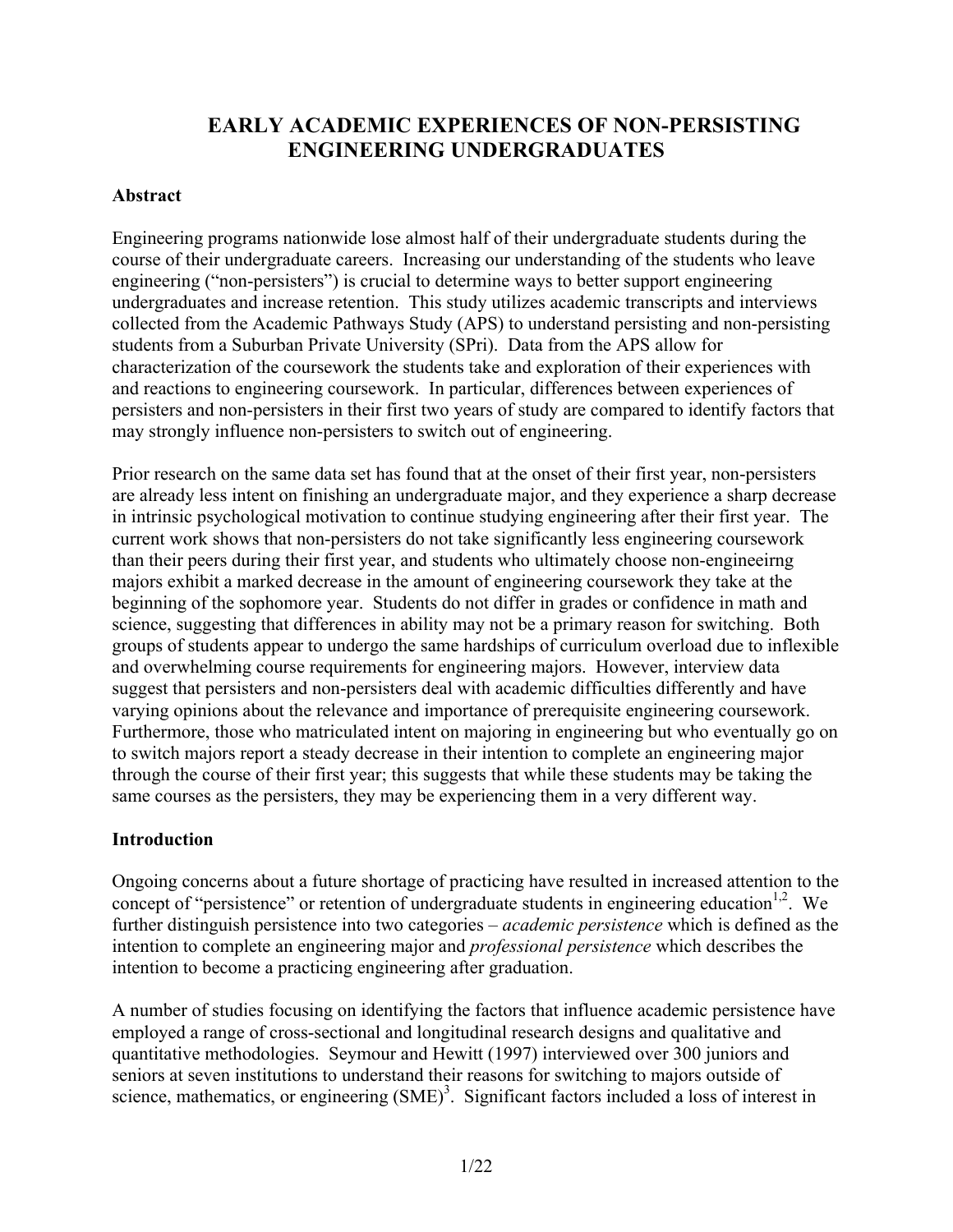science and being overwhelmed by curriculum demands. Comparisons between the students who switched and those who stayed in SME majors revealed differences in approaches and coping strategies but not in the reasons for changing majors. Furthermore, the transition from freshman to sophomore year was found to be a critical period for switching out of engineering.

Analyses of the academic transcripts of engineering students were the focus of Adelman's (1998) exploration of 11 years of college transcript history from the High School and Beyond/Sophomore Cohort Longitudinal Study (1982-93) and the Cooperative Institutional Research Program (CIRP) Survey<sup>4</sup>. "Perception of overload" or "academic dissatisfaction" was identified as a contributing factor to leave engineering for both men and women. More recently, Ohland et al. (2008) and Lord et al. (2009) have drawn upon the Multiple-Institution Database for Investigating Engineering Longitudinal Development (MIDFIELD), a longitudinal collection of student records from over 70,000 engineering students at nine institutions to delve more deeply into questions related to institutional differences in the undergraduate engineering experience as well as the impact of individual differences related to gender and ethnicity on persistence<sup>5,6</sup>. Ohland et al. (2008) has determined that non-persistence in engineering majors is not dissimilar from non-engineering majors since students non-persist at a similar rate. However, migration into engineering majors is much lower than that of non-engineering majors, suggesting that the majority of students who go on to earn an engineering degree usually begin their undergraduate studies committed to completing the major.

Surveys have also been developed and deployed cross-sectionally and longitudinally to track the correlates of persistence. Besterfield-Sacre, et al. developed the Pittsburgh Freshman Engineering Attitudes instrument as a tool to address attrition and performance in a freshman engineering program and facilitate understandings in gender differences among students' attitudes towards engineering<sup>7,8</sup>. In prior studies, female students have had significant lower confidence in succeeding in their engineering program. However, differences in confidence did not manifest in GPAs, as female students and male students did not differ in their academic performance.

Other survey instruments focusing on the correlates persistence have been developed by the Center for the Advancement in Engineering Education including the Persistence in Engineering (PIE) survey which assessed persistence longitudinally at four institutions<sup>9,10</sup> and the Academic Pathways of People Learning Engineering Survey (APPLES) instrument which was administered cross-sectionally in a national study of engineering students at 21 institutions<sup>11</sup>.

Eris et al. (2010) used academic transcript data from 160 students to identify both persisters (P in Figure 1) and engineering non-persisters – students who had decided to not major in engineering<sup>12</sup>. These engineering non-persisters were less committed to completing their prospective engineering major even at the onset of their first year. Eris et al. (2010) goes further to categorize the engineering non-persisters according to when they declared a non-engineering major, e.g. by the spring semester of their first year (NP2), by the fall semester of their second year (NP3), or by the spring semester of their second year (NP4). Figure 1 shows that among the non-persisters who responded to the PIE survey question, "Do you intend to complete a major in engineering?", students who made the decision to not major in engineering earlier in their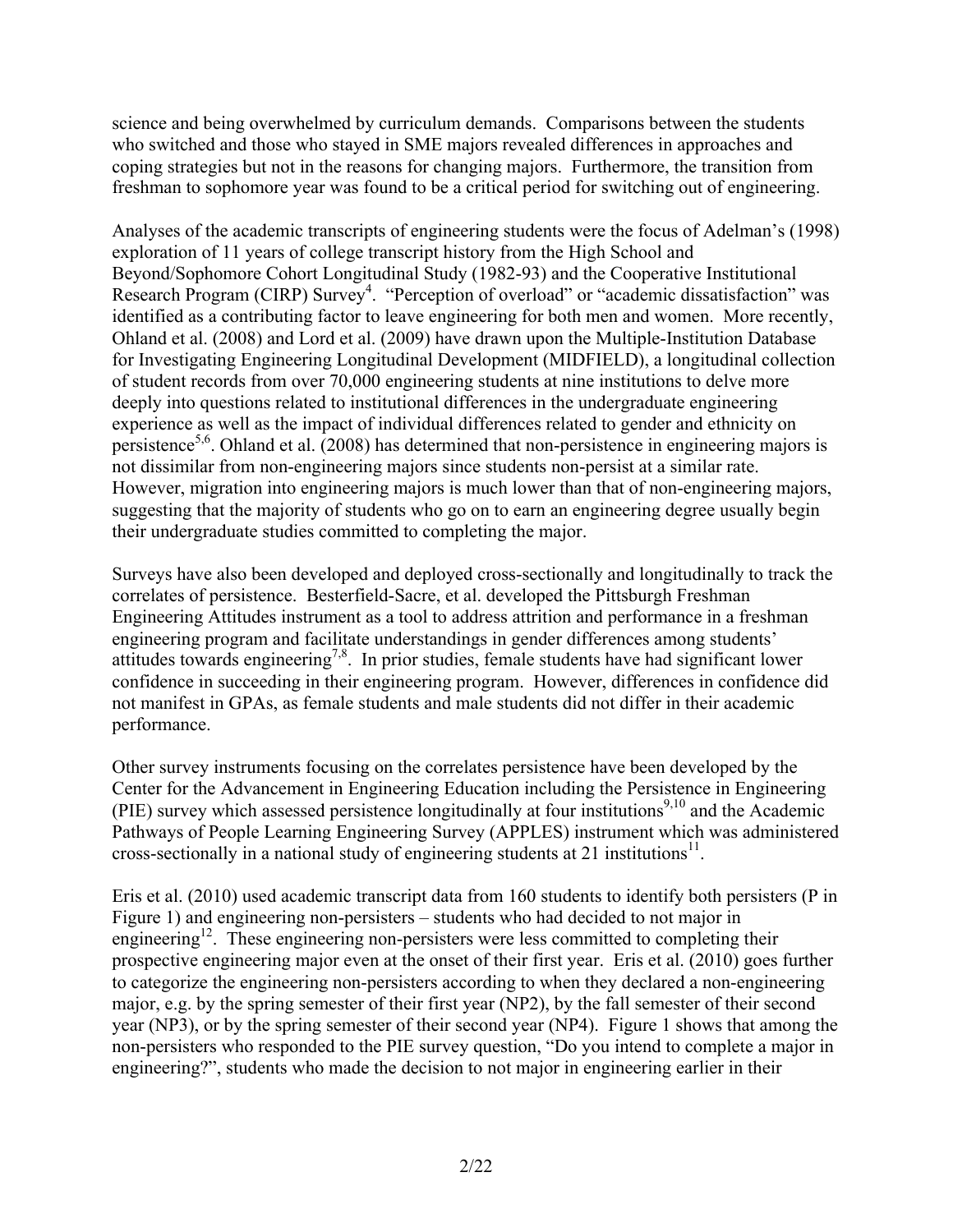undergraduate career (e.g., NP2) reported lower intention to persist in engineering as compared to those students who made the decision later in their career (e.g., NP4).



Figure 1: Reported intention to major in engineering across Persistence in Engineering Survey Administrations by the Academic Pathways Study longitudinal cohort<sup>10</sup>

Non-persistence in engineering is a complex issue that arises from a variety of factors. As 40 percent of students who start their education in engineering decide to switch majors<sup>5</sup>, identifying the factors that contribute to non-persistence is critical<sup>13</sup>. Research aimed at establishing a greater understanding of non-persistence can enable engineering schools and departments to provide better support for undergraduates in their paths to completing an engineering degree and can lead to interventions in the critical periods when most students are making the decision to not continue in engineering.

The current work builds upon the findings of Eris et al.<sup>10</sup> to more closely examine the differences between persisting and non-persisting students based on their coursework in their freshman and sophomore years and their perceptions of engineering as the result from taking these courses. Drawing upon academic transcript and qualitative interview data from the Academic Pathways Study, the following questions are addressed:

**RQ1:** *Do persisting and non-persisting students differ in the number and types of engineering coursework they take?*

**RQ2:** *Do persisting and non-persisting students differ in their grades in engineering classes?*

**RQ3:** *How do non-persisting students experience engineering coursework compared to persisting students?*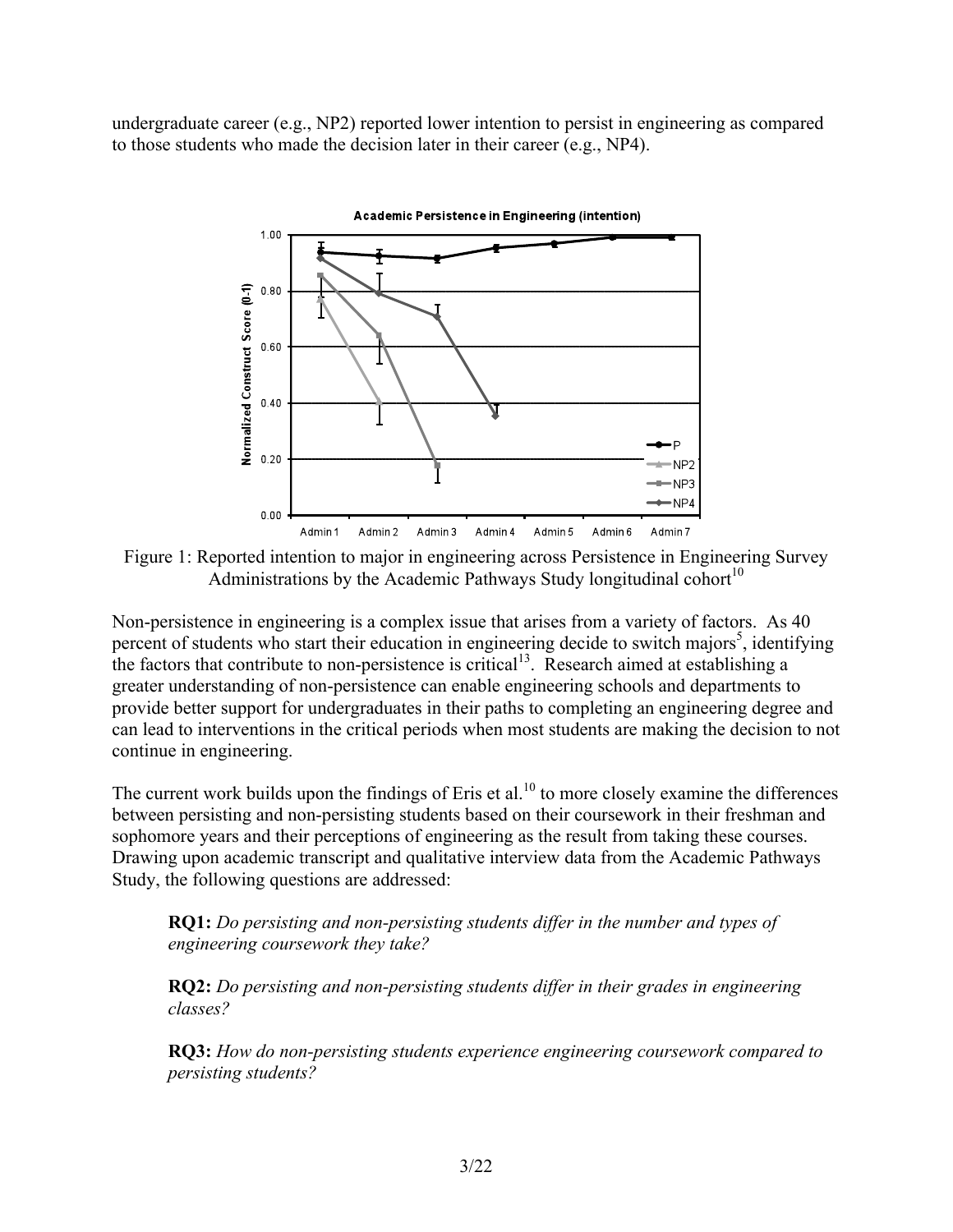#### *Academic Pathways Study & Suburban Private Institute*

The Academic Pathways Study (APS) started in the fall of 2003 with the goal of better understanding students' experiences in engineering programs and their transition into the engineering workforce. It includes a longitudinal study of students at four different institutions over the four years of their undergraduate careers. Students in the study participated in online surveys and in-person structured and ethnographic interviews. Structured and ethnographic interviews were administered every spring starting in the first year<sup>14,15</sup>.

While the APS incorporates data from four institutions, preliminary analyses utilized in this paper was restricted to a single school. Variations in curriculum requirements, admission procedures, and student body would complicate comparisons between students from different institutions. Examining a single school enables a more contextualized review of coursework and experiences of the students in the study relative to the school's requirements and mission.

This paper focuses on the experiences of persisting and non-persisting APS students from the Suburban Private University (SPri)*.* Suburban Private University (SPri) is a research institution with an enrollment of approximately 14,000 undergraduate and graduate students. About 320 to 350 incoming freshmen (out of a total of 1600 first year students) self-identify as prospective engineering majors. Prospective engineering students do not apply directly to SPri's school of engineering but instead declare an engineering major at any time during their undergraduate and do not need to declare a major until the start of their junior year. Selection into the APS was based on interest in majoring in engineering as indicated through academic surveys sent to students in the summer before matriculation. SPri is on the quarter system (vs. semester), and all students must complete a minimum of 180 units in order to graduate.

#### *Course Requirements for Engineering Majors at SPri*

Engineering students at SPri are required to take engineering coursework that fall into three categories: math and science requirements, engineering foundations, and engineering depth courses. Math and science requirements are set forth by each student's intended engineering major; for most engineering students, math and science requirements involves approximately 40 units of basic chemistry, physics, or biology along with calculus coursework. Most students opt to fulfill most of their math and science requirements during their freshman and sophomore years.

Engineering majors are also required to take foundational engineering coursework. These engineering foundation courses differ slightly by major but most often include basic engineering coursework such as statics or computer programming. The purpose of these classes is to expose students to broad engineering topics and fields of engineering, enable incoming students to explore courses before declaring a specific engineering major, and provide insights into contemporary subject areas for non-engineers. Engineering foundations are not offered by a particular engineering department; in contrast, engineering depth courses are within a student's department.

Engineering depth courses consist of approximately 40 units of the core coursework for a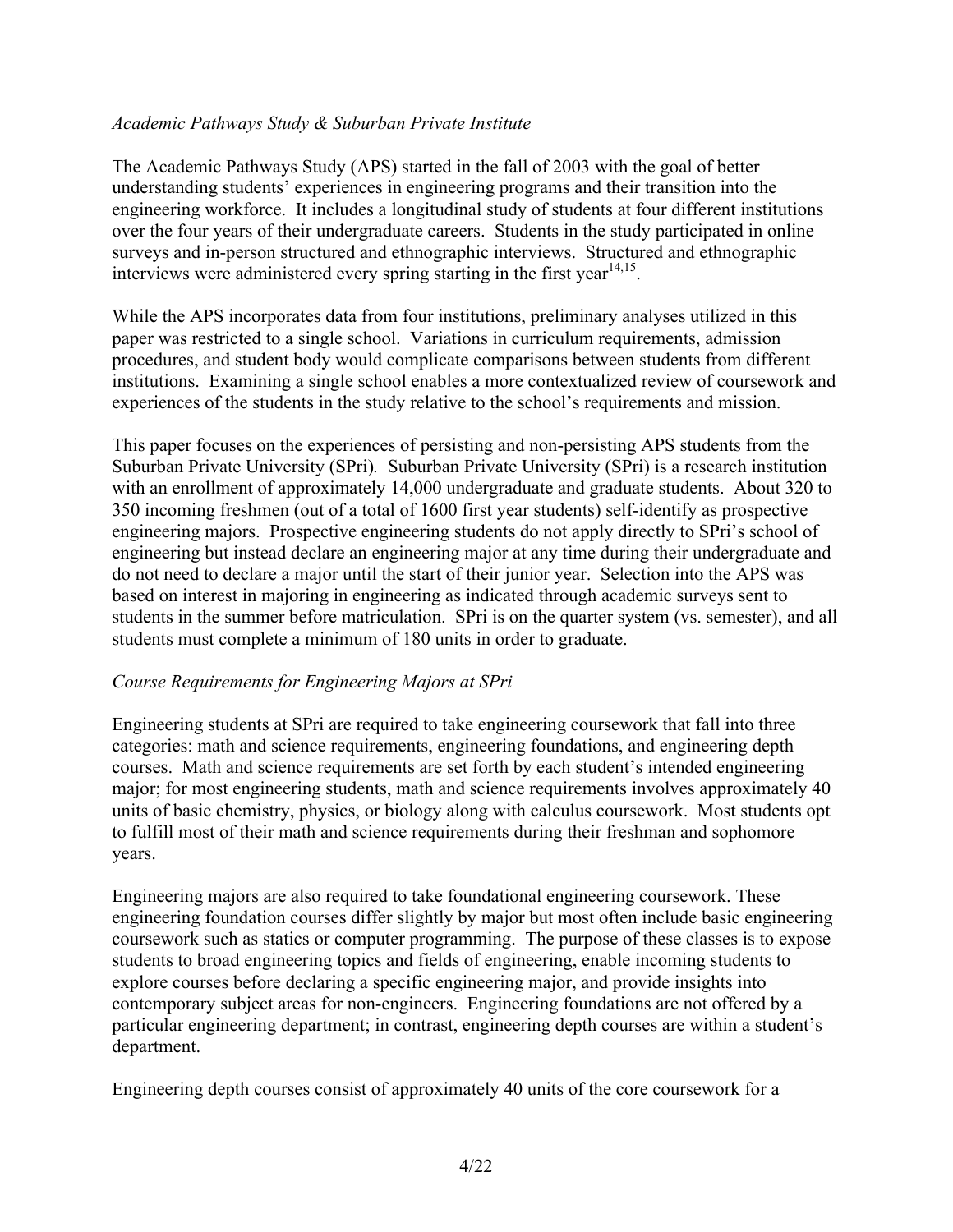student's chosen engineering major. They enable undergraduates to develop expertise in their major as well as gain experience in a variety of department-specific subjects.

Engineering seminar courses are typically not required but encouraged, particularly for freshmen students. A series of introductory seminars targets freshmen and sophomore students specifically to expose them to research areas within a department. Other departmental seminars consist of weekly talks given by invited speakers from industry and research, thereby enabling students to learn about a broad range of engineering applications. Seminars are typically one to three units and may be graded on a pass / fail basis.

Students at SPri also have the opportunity to take independent study units to participate in research projects with faculty and their graduate students. Involvement in this kind of activity can allow the students to build a mentoring relationship with their supervising faculty member and also represent another means to learn about different aspects of the engineering field through engagement in research activities outside of formal courses.

Outside of their engineering coursework, students at SPri are required to meet general education requirements set forth by the institution. These requirements include eight courses in the humanities and social science (three of which need to be taken by the end of freshman year), three writing courses, and three foreign language courses. Thus, engineering students at SPri may not engage in as much engineering coursework during their first year compared with students at specialized technical institutions.

While 180 quarter units are required to graduate from SPri, engineering majors at SPri are required to take more units than their non-engineering peers and as a result, have less flexibility to take electives and other courses outside of their departmental requirements. On average, majors within the school of engineering require a minimum of 109 units. In contrast, majors within the earth sciences require 93 units, and majors within humanities and sciences require 65 units. A typical course load within the SPri's quarter system is 15-17 units per quarter, with an individual engineering course averaging 3 to 4 units per course.

#### **Methodology**

#### *Description of Dataset*

This paper draws upon the academic transcripts and interview transcripts of 38 SPri students collected as part of the Academic Pathways Study. Twelve students in this sample were female (32%). Academic transcripts enabled close examination of the coursework taken by persisting and non-persisting students. In particular, differences in the number of engineering courses, types of engineering classes taken, and grades within these courses were studied to reveal possible differences in course-taking patterns by persisters and non-persisters.

Semi-structured and ethnographic interviews were used to incorporate the students' voices about engineering coursework, difficulties they experienced as engineering students, and students' perceptions of engineering more broadly. Overall, the interviews shed light on issues and trends that emerged from the quantitative analysis of student coursework and grades.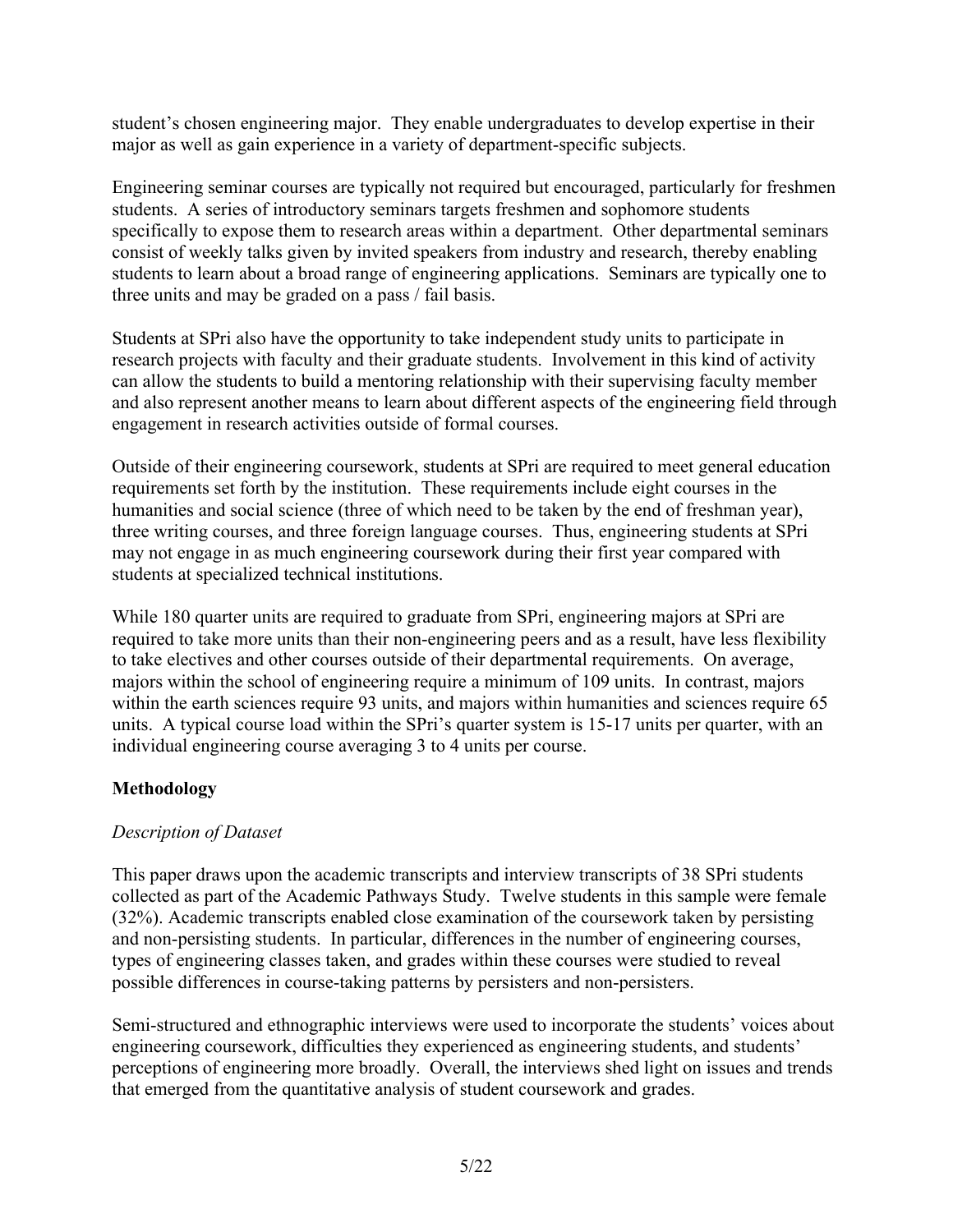To supplement the academic transcript and qualitative interview data are SPri students' responses to the question "Do you intend to complete a major in engineering?", which was asked in the Persistence in Engineering (PIE) survey that was administered four times during the first two years of the Academic Pathways Study. Collected during the winter and spring quarters of the freshman year and the fall and spring quarters of the sophomore year, these self-reports represent another measure of persistence based on student intention.

#### *Non-Persisters*

Twelve SPri students (32%) non-persisted during the course of their undergraduate careers (NPs). Of these twelve students, three were female (25%). Non-persisters represented a variety of different majors; four students graduated with a BA degree (majoring in Philosophy, Linguistics, International Relations, and Philosophy) while eight non-persisters graduated with a BS degree (with majors such as Biology, Physics, and Economics). Of those students who received a BS degree, four majored in an interdisciplinary major combining computer science, psychology, and philosophy.

All non-persisters reported switching out of engineering by the end of their second year. The time of non-persistence was gathered from academic transcript data collected at the end of each academic quarter. One student non-persisted after the spring of their first year, five nonpersisted after the fall of their second year, and the remaining six non-persisted after the end of their second year.

### *Persisters*

Twenty-six persisters (Ps) were included in this study and satisfied the requirement of being a full-time student during the first two years of their undergraduate studies. Their majors included Electrical Engineering, Mechanical Engineering, Aeronautics and Astronautics, and Biomechanical Engineering.

## *Coursework Analysis*

The academic transcripts utilized provided information on the courses taken by each student, the number of units each course was taken for, and each student's final grade in the course. Since all non-persisting students were reported to have non-persisted by the end of the second year, only data corresponding with the first two years of study were analyzed.

All engineering coursework was classified into one of five categories: math and science requirements, engineering foundations, engineering depth courses, engineering seminars, and engineering research credit. Double-sided t-tests were used to compare the number of units taken by persisters and non-persisters, and differences were considered significant at a level of *p*   $\leq$  0.05. Non-persisters were further distinguished as those who graduated with BS degrees (BS NPs) versus those who graduated with BA degrees (BA NPs). Distinguishing between these two types of non-persisters helped elicit further differentiation in both the kinds of courses and course taking patterns of non-persisting students.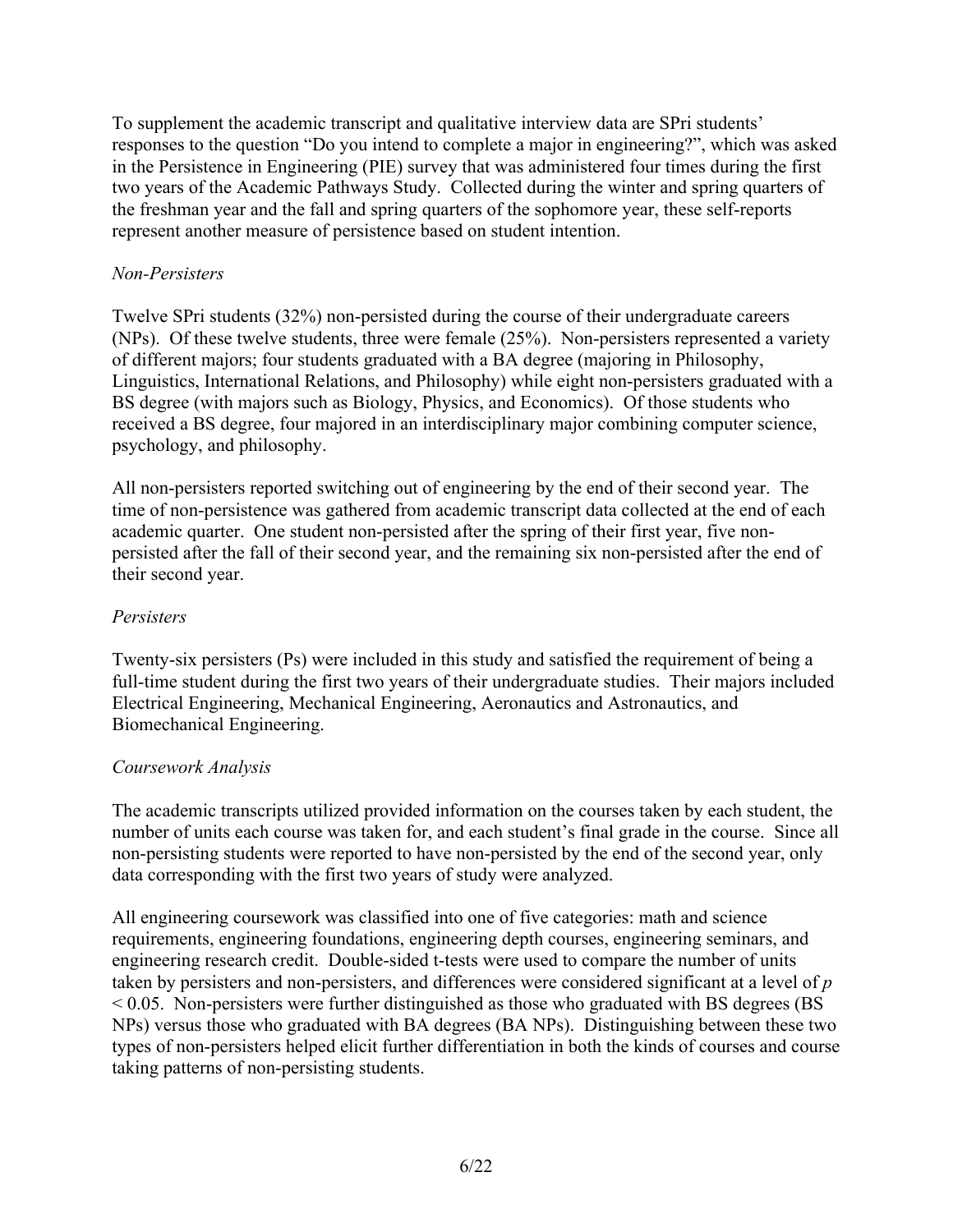#### *Interview Analysis*

Semi-structured and ethnographic interviews conducted at the end of the first and second years were analyzed to gain a more comprehensive understanding of the experiences of the persisters non-persisters both before and after their non-persistence. Each student was interviewed individually and asked questions pertaining to their experiences as an engineering student. A total of 30 students participated in the first semi-structured interview (22 Ps and 8 NPs) while 23 students participated in the second semi-structured interview (16 Ps and 7 NPs). In addition, ethnographic exit interviews were also conducted with eight of the twelve non-persisting students.

Interviews were coded using a grounded-theory approach<sup>16</sup>. Frequencies of codes that emerged from the data were then used to identify the most commonly cited problems students faced in their engineering programs. Influential factors for non-persisting were coded, which was further separated into two categories: reasons for choosing a new major and reasons for leaving engineering.

#### **Results**

#### *Coursework Analysis*

### **RQ1:** *Do persisting and non-persisting students differ in the number and types of engineering coursework they take?*

To answer the first part of the question, the cumulative number of engineering or technical courses taken by all 38 students over their freshmen and sophomore years was determined. Courses that counted as engineering or technical coursework in the current study were ones that fulfilled requirements for an engineering degree and include math and science requirements, engineering foundations, engineering depth courses, engineering seminars, and engineering research credit. Because all non-persisting students were reported as having selected a nonengineering major by the sixth quarter, the current analyses are limited to the first six quarters (or two years).

Table 1 shows the quarter-by-quarter number of course units taken by students in each of the three groups (persister (P), non-persisters who eventually receive a BS degree (BS NPs), and non-persisters who eventually receive a BA degree (BA NPs)) by each of the engineering coursework categories. The total number of engineering course units by quarter is shown in the last column, along with a cumulative summary of units taken in the freshman and sophomore years. Statistically significant differences between persisters and each non-persister group are indicated.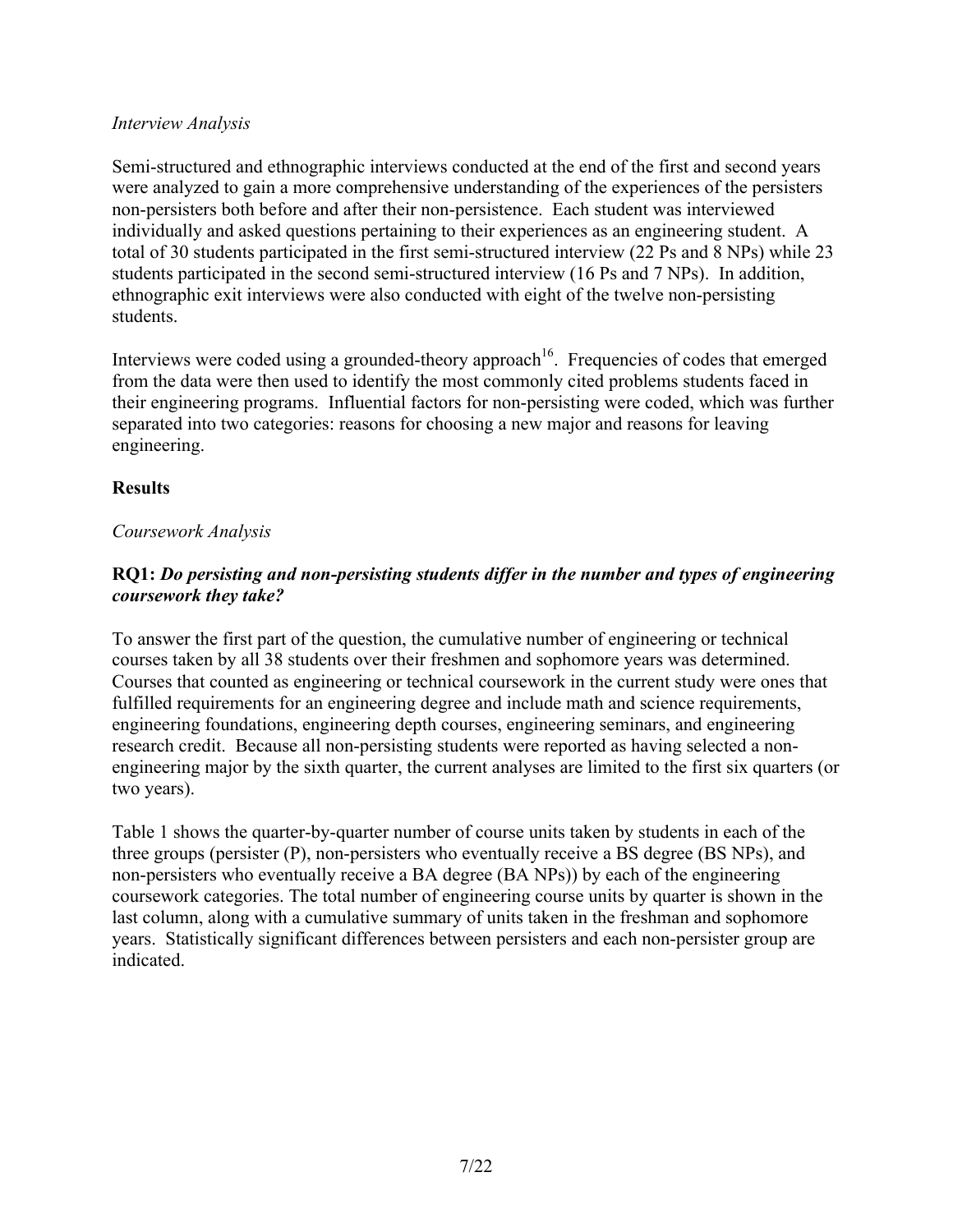|                |                        | Math &              | Engineering                                  | <b>Engineering</b>                          | <b>Engineering</b> | <b>Engineering</b>   | Quarter          |
|----------------|------------------------|---------------------|----------------------------------------------|---------------------------------------------|--------------------|----------------------|------------------|
|                |                        | <b>Science</b>      | <b>Foundations</b>                           | Depth                                       | <b>Seminars</b>    | Research             | Engr.            |
|                |                        | <b>Requirements</b> | Mean (SD)                                    | Mean (SD)                                   | Mean (SD)          | Mean (SD)            | Cumulative       |
|                |                        | Mean (SD)           |                                              |                                             |                    |                      | Mean (SD)        |
| Q1             | $\overline{P}$         | 6.27(3.08)          | 0.88(2.35)                                   | 0.38(1.36)                                  | 0.62(1.10)         | 0.15(0.37)           | 8.31 (2.57)      |
|                | <b>BS</b>              |                     |                                              |                                             |                    |                      |                  |
|                | NPs                    | 6.00(3.07)          | 0.62(1.77)                                   | 0.00(0.00)                                  | 0.25(0.47)         | 0.00(0.00)           | 6.87(1.81)       |
|                | <b>BA</b>              |                     |                                              |                                             |                    |                      |                  |
|                | <b>NPs</b>             | 4.75(3.69)          | 1.25(2.50)                                   | 0.00(0.00)                                  | 0.25(0.50)         | 0.00(0.00)           | 6.25(1.90)       |
| Q2             | ${\bf P}$              | 5.31(3.25)          | 0.73(1.76)                                   | 0.31(1.12)                                  | 1.23(1.45)         | 0.04(0.20)           | 7.62(3.20)       |
|                | <b>BS</b>              |                     |                                              |                                             |                    |                      |                  |
|                | NPs                    | 4.13(5.25)          | 1.25(2.31)                                   | 0.50(1.42)                                  | 0.50(0.76)         | 0.00(0.00)           | 6.38(4.28)       |
|                | <b>BA</b>              |                     |                                              |                                             |                    |                      |                  |
|                | NPs                    | 3.50(4.36)          | 1.25(2.50)                                   | 0.00(0.00)                                  | 0.25(0.50)         | 0.00(0.00)           | 5.00(3.26)       |
| Q3             | $\, {\bf p}$           | 4.31(3.47)          | 1.50(2.58)                                   | 0.81(1.44)                                  | 0.54(1.24)         | 0.00(0.00)           | 7.15(2.82)       |
|                | <b>BS</b>              |                     |                                              |                                             |                    |                      |                  |
|                | NPs                    | 2.75(4.17)          | 0.00(0.00)                                   | 0.50(1.42)                                  | 0.00(0.00)         | 0.00(0.00)           | $3.25(4.03)$ **  |
|                | BA                     |                     |                                              |                                             |                    |                      |                  |
|                | NPs                    | 4.01(2.71)          | 0.00(0.00)                                   | 0.75(1.42)                                  | 1.25(1.90)         | $1.00(2.00)$ **      | 7.01(2.45)       |
|                |                        |                     |                                              | <b>Freshman Year Engineering Cumulative</b> |                    | $\mathbf{P}$         | 23.08 (6.06)     |
|                |                        |                     |                                              | <b>Freshman Year Engineering Cumulative</b> |                    | <b>BS NPs</b>        | 16.50(8.79)      |
|                |                        |                     |                                              |                                             |                    |                      | $\star$          |
|                |                        |                     |                                              | <b>Freshman Year Engineering Cumulative</b> |                    | <b>BANPs</b>         | 18.26 (4.34)     |
| Q <sub>4</sub> | $\, {\bf p}$           | 3.19(3.02)          | 2.84(3.34)                                   | 3.54(3.29)                                  | 0.46(0.90)         | 0.19(0.80)           | 10.23(3.86)      |
|                | $\mathbf{B}\mathbf{S}$ |                     |                                              |                                             |                    |                      | 5.50 (4.44)      |
|                | <b>NPs</b>             | 3.62(3.33)          | 0.62(1.77)                                   | 1.25(2.81)                                  | 0.00(0.00)         | 0.00(0.00)           | $\star\star$     |
|                | BA                     |                     |                                              |                                             |                    |                      | 3.25(2.22)       |
|                | NPs                    | 2.25(2.63)          | 0.00(0.00)                                   | $0.00(0.00)*$                               | 1.00(2.00)         | 0.00(0.00)           | **               |
| Q <sub>5</sub> | ${\bf P}$              | 1.35(2.50)          | 1.08(1.87)                                   | 5.89(4.00)                                  | 0.31(1.01)         | 0.04(0.2)            | 8.66(3.62)       |
|                | $\mathbf{B}\mathbf{S}$ |                     |                                              |                                             |                    |                      |                  |
|                | NPs                    | 1.00(1.93)          | 0.62(1.77)                                   | $2.12(2.36)^{*}$                            | 0.00(0.00)         | 0.00(0.00)           | $3.75(3.80)$ **  |
|                | BA                     |                     |                                              |                                             |                    |                      |                  |
|                | NPs                    | 1.75(2.06)          | 0.00(0.00)                                   | $1.25(2.50)^{*}$                            | 0.50(1.01)         | 0.00(0.00)           | $3.50(3.41)^{*}$ |
| Q <sub>6</sub> | ${\bf P}$              | 1.35(3.03)          | 1.69(2.11)                                   | 6.66(5.01)                                  | 0.23(0.82)         | 0.23(0.71)           | 10.16(3.95)      |
|                | $\overline{\text{BS}}$ |                     |                                              |                                             |                    |                      | 2.87             |
|                | <b>NPs</b>             | 0.62(1.77)          | 0.62(1.77)                                   | $1.62(2.32)^{*}$                            | 0.00(0.00)         | 0.00(0.00)           | $(3.22)$ ***     |
|                | <b>BA</b>              |                     |                                              |                                             |                    |                      | 0.75             |
|                | NPs                    | 0.00(0.00)          | 0.00(0.00)                                   | $0.00(0.00)*$                               | 0.75(1.50)         | 0.00(0.00)           | $(1.50)$ ***     |
|                |                        |                     | <b>Sophomore Year Engineering Cumulative</b> |                                             |                    | P                    | 29.05 (8.97)     |
|                |                        |                     | <b>Sophomore Year Engineering Cumulative</b> |                                             | <b>BS NPs</b>      | 12.12(7.39)<br>$***$ |                  |
|                |                        |                     |                                              |                                             |                    |                      |                  |
|                |                        |                     | <b>Sophomore Year Engineering Cumulative</b> |                                             | <b>BANPs</b>       | 7.50(5.45)<br>$***$  |                  |
|                |                        |                     |                                              |                                             |                    |                      |                  |

**Table 1**: Units taken each quarter by Persisters, BS Non-Persisters, BA Non-Persisters by engineering coursework category

Note: \* *p* < 0.05, \*\* *p* < 0.01, \*\*\* *p* < 0.0001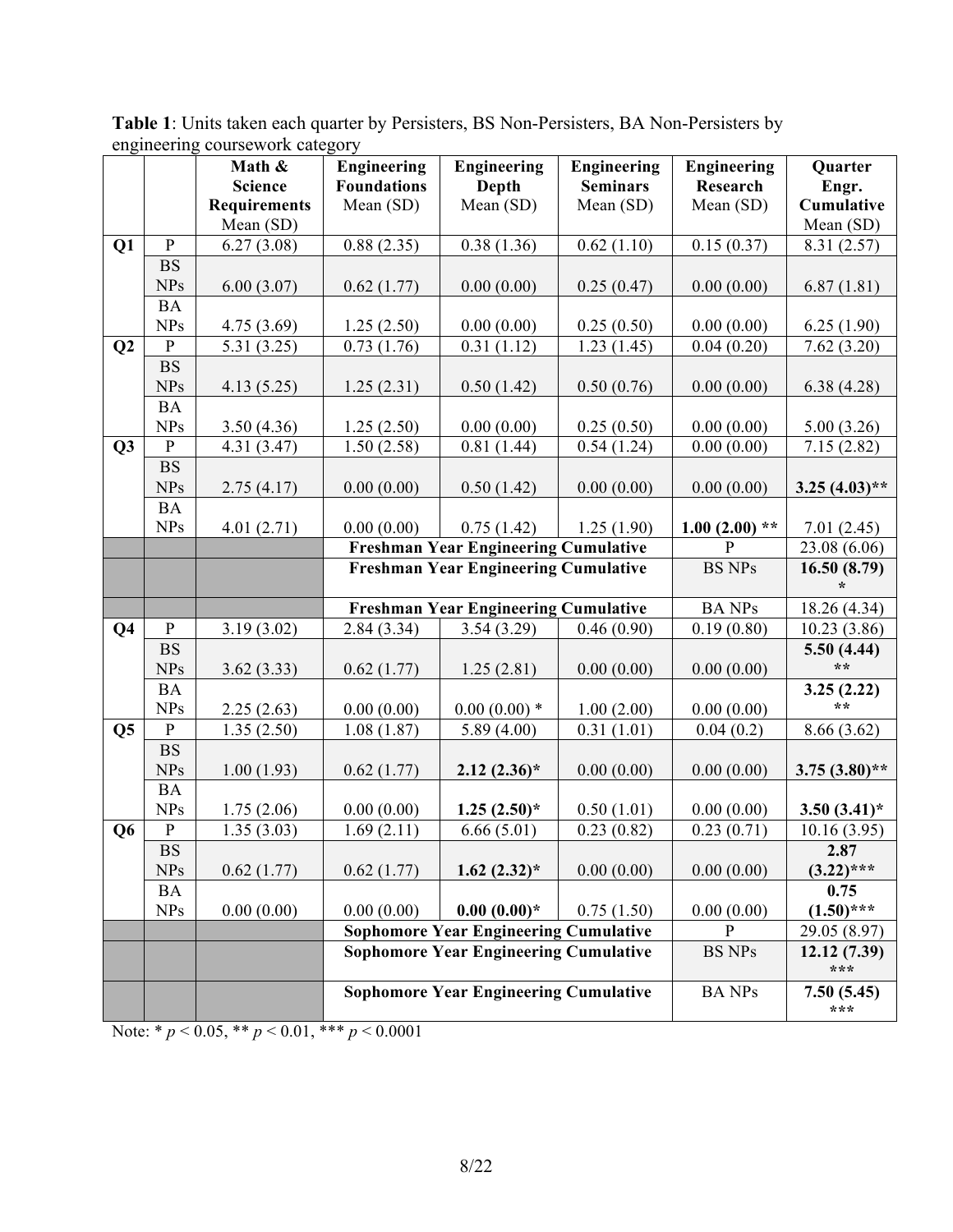One observation that emerges from Table 1 is that all students in the study take less than, on average, 25 percent of their 15 units per quarter (typical course load) in math and science coursework. Depending on their specific major within engineering, department requirements range from 40 to 50 units. Even for the persisters, by the end of the sophomore year they have taken an average of 21.8 math and science units. This is indicative of two things: a fair number of students come in with AP units, and they will continue to take math and science courses in their junior and senior years. For all three groups, the greatest number of units in math and science are taken the first quarter, which then tapers off (see Table 2). The students seem to be following the advice in SPri's engineering student handbook for first year courses:

*The best strategy is to avoid the extremes. A first-year schedule that includes no mathematics, science, or engineering will make it very difficult to complete an engineering major in four years. Conversely, it is surely a recipe for disaster to insist on packing your first year with three quarters each of calculus, physics, and chemistry along with the mandatory Introduction to the Humanities and Program in Writing and Rhetoric classes. There is too much work in each of those courses to take them all at the same time, particularly before you've had a chance to acclimate to SPri's intensity and rapid pace. You should seek an appropriate balance for your studies.* (Engineering Handbook, 2004-2005, pg. 2)

|                     |                | <b>Persisters</b> | <b>BS</b> Non-    | <b>BA</b> Non-    |
|---------------------|----------------|-------------------|-------------------|-------------------|
|                     |                | M(SD)             | <b>Persisters</b> | <b>Persisters</b> |
|                     |                |                   | M(SD)             | M(SD)             |
| Math &              | O1             | 6.27(3.08)        | 6.00(3.07)        | 4.75(3.69)        |
| <b>Science</b>      | Q <sub>2</sub> | 5.31(3.25)        | 4.13(5.25)        | 3.50(4.36)        |
| <b>Requirements</b> | Q <sub>3</sub> | 4.31(3.47)        | 2.75(4.17)        | 4.01(2.71)        |
|                     | Q4             | 3.19(3.02)        | 3.62(3.33)        | 2.25(2.63)        |
|                     | Q5             | 1.35(2.50)        | 1.00(1.93)        | 1.75(2.06)        |
|                     | Ο6             | 1.35(3.03)        | .62(1.77)         | 0.00(0.00)        |

**Table 2**: Math and Science units by persister status and by quarter

Table 1 also shows that students from all groups are taking less than three units of engineering foundations, engineering depth and engineering seminar courses per quarter during their freshman year. In terms of courses, this is less than one course per quarter. And yet these courses are, in principle, there to help them explore engineering. As described in the handbook, the goal of the engineering foundations courses are to *"provide a breadth of knowledge about some of the major fields within engineering,"* and to "*furnish students with an opportunity to explore a number of engineering topics before embarking on a specific engineering major*." (Engineering Handbook, 2004-2005, pg. 20)

Extending this picture to the end of the sophomore year, we see that persisters are by then taking a little more than 50 percent of their units in engineering foundational and depth courses. They are still "ramping up" into engineering and appear to be following the advice in the SPri's engineering handbook (though this is not without stress, as we discuss in RQ3):

*As an undergraduate, you should take the time to explore that wealth of academic excellence. Committing yourself prematurely to one discipline or coming in with too-*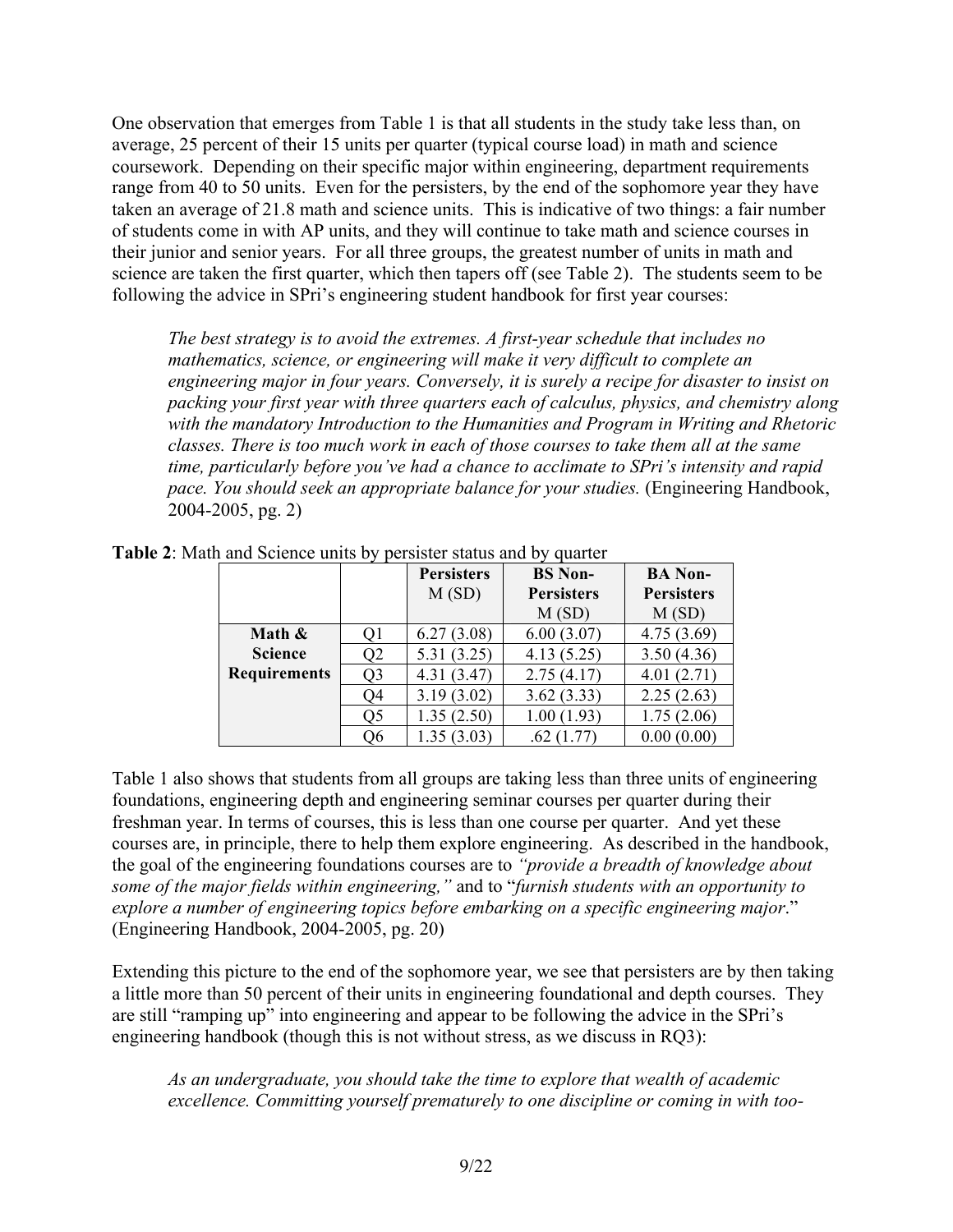*firmly fixed ideas of exactly where you are going can take away from your chances to discover what SPri has to offer, and to take advantage of all its diversity. SPri encourages academic exploration by not requiring you to make a commitment up front; at many universities, students are asked to declare their intended major as part of the application process, particularly if they are interested in engineering. Not so at SPri. Here, you need not declare a major until the beginning of your junior year. You have the time to explore different possibilities before settling on a major.* (Engineering Handbook, 2004-2005, pg. 1)

However, we do begin to see differences between persisters and non-persisters at the beginning of the first term of the sophomore year (Q4). Persisters are taking more engineering foundation and depth courses than are non-persisters. We also see a difference (though not statistically significant) in the types of engineering coursework taken by BS NPs and BA NPs, with BS NPs taking more engineering foundations and depth courses than BA NPs during all three quarters of the sophomore year. As previously mentioned, by their sixth quarter (end of sophomore year), over 50 percent of the coursework taken by persisters is engineering in nature, as compared to the content of the courses taken by BS NPs and BA NPs as seen in the choice of courses taken from Q4 to Q6.

Based on the courses taken during the first (freshman) year, it is not possible to predict which students will decide to switch out of engineering and of these non-persisters, whether these students will head towards BS vs. BA fields. All of these students are taking math and science courses as well as a few exploratory courses in engineering (through foundational courses and seminars). Their schedules are also constrained due to the structure of the first year at SPri and the significant general education requirements.

While engineering course units does not differentiate persisters from non-persisters during their first year of college, we did see among the SPri students a growing gap in their answers to the PIE question "Do you intend to complete a major in engineering?" as noted in Figure 1. The answer for persisters (on a normalized scale of 0-1) remains near one from freshman year to the end of sophomore year. However, for non-persisters (both BS NPs and BA NPs), the answer is near unity in the middle of their freshman year but decreases by the end of the freshman year to 0.70 and continues to decline for non-persisters to 0.16 by the end of the sophomore year.

#### **RQ2:** *Do persisting and non-persisting students differ in their grades in engineering classes?*

Students' grade point averages (GPA) in their engineering coursework were calculated and compared at two points: after the first year and after the second year. Analyses were performed on GPA after the first year since not all non-persisting students had declared their intention to switch majors by this point. The second year was used as a second point of a comparison since all non-persisters had switched by the end of the second year.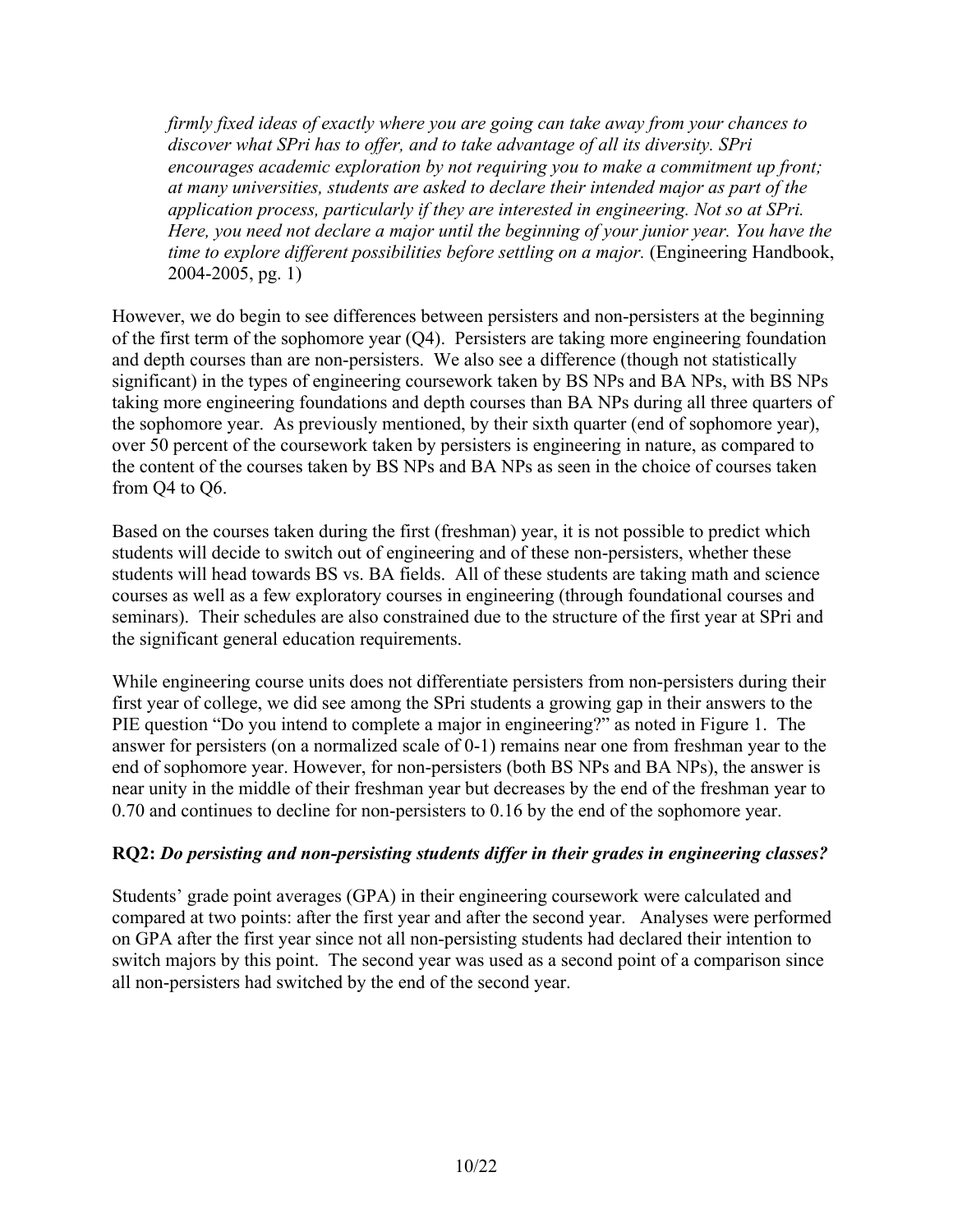|                | Twore c. Engineering STTT of persisting and non-persisting stateme (on a 1.0 searc) |                             |  |  |
|----------------|-------------------------------------------------------------------------------------|-----------------------------|--|--|
|                | Engr. GPA After First Year                                                          | Engr. GPA After Second Year |  |  |
|                | Mean $(SD)$                                                                         | Mean $(SD)$                 |  |  |
| $P(n=26)$      | 3.30(0.52)                                                                          | 3.32(0.55)                  |  |  |
| BS NPs $(n=8)$ | 3.39(0.29)                                                                          | 3.58(0.65)                  |  |  |
| BA NPs $(n=4)$ | 2.84(1.1)                                                                           | 2.88(1.17)                  |  |  |

**Table 3**: Engineering GPA of persisting and non-persisting students (on a 4.0 scale)

At the end of the first year, there were no statistically significant differences in the engineering GPA of persisting and non-persisting students. In fact, students who went on to non-persist and pursue a BS degree outside of engineering have a slightly higher average GPA than persisters. In contrast, students who eventually received a BA degree had slightly lower GPAs although this difference is not statistically significant.

After the second year, there were still no statistically significant differences between persisters and non-persisters. Furthermore, there were no statistically significant drops or increases in GPA from the first year to second year. Although non-persisting students take less engineering coursework overall than their persisting peers, it appears that they do not receive significantly lower grades in the engineering courses they do take. This result suggests that non-persistence is not influenced by lower academic performance or ability in engineering coursework.

Students' GPAs in math and science courses were analyzed as a point of comparison to prior work highlighting the importance of early calculus coursework on persistence<sup>17</sup>. As can been seen in Table 4, similar trends appear compared with overall engineering GPA. BS nonpersisters have slightly higher GPAs in math and science courses than persisting students while BA non-persisters have slightly lower GPAs; however, these differences are not statistically significant. Again, the differences between grades at the end of the first and second year are also not significant.

|                | Math & Science GPA After | Math & Science GPA After |
|----------------|--------------------------|--------------------------|
|                | First Year               | Second Year              |
|                | Mean $(SD)$              | Mean $(SD)$              |
| $P(n=26)$      | 3.35(0.56)               | 3.32(0.55)               |
| BS NPs $(n=8)$ | 3.50(0.65)               | 3.58(0.65)               |
| BA NPs $(n=4)$ | 2.87(1.10)               | 2.88(1.17)               |

**Table 4**: Math & science GPAs of persisting and non-persisting students (on a 4.0 scale)

Finally, students were asked to rate their confidence in their math and science abilities during each of the first two structured interviews (after the first year and after the second year). On average, persisters have increased their confidence in their math and science ability from the first year to the second while non-persisters have the same confidence level in math but have decreased confidence in science. However, with the exception of a significant difference between persisters and non-persisters in science confidence after the second year, there are no other differences between groups. Confidence ratings after the first year are not statistically different from corresponding self ratings after the second year. These results suggest that there is little difference between persisters and non-persisters in confidence in academic areas and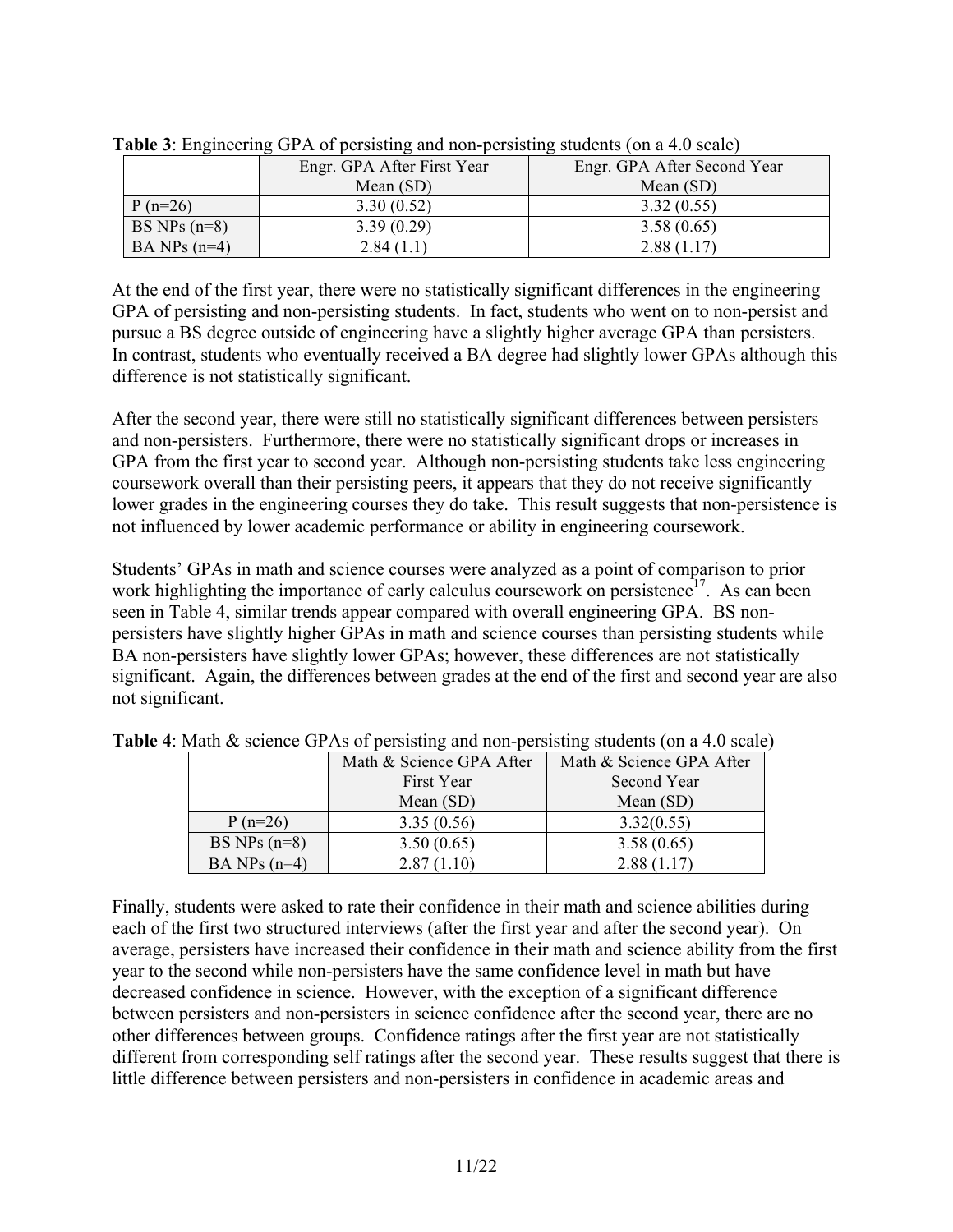reinforces the idea that confidence and ability in core academic subjects does not appear to influence non-persistence for this particular set of students.

Comparing coursework and grades of persisting and non-persisting students revealed that there is little difference between persisting and non-persisting students in the number of engineering courses taken during the first year. Differences begin to appear at the start of the second year. Analysis of students' GPAs reveals that grades in engineering coursework are not statistically different among participants. As a result, it appears that performance within courses may not necessarily be a main factor contributing to non-persistence. Similar confidence ratings in math and science ability emphasize the idea that non-persisters are similarly confident in their academic skills compared with persisters.

To better understand factors influencing students to switch majors, interview transcripts were analyzed and coded for contributing factors affecting non-persistence.

#### *Interview Analysis*

Analysis of semi-structured and ethnographic interviews conducted in the first two years were used to answer the remaining research question:

#### **RQ3:** *How do non-persisting students experience engineering coursework compared to persisting students?*

All non-persisting students experienced various difficulties that may have played a role in their decision to switch majors out of engineering. In particular, coursework was critical to nonpersisters' dissatisfaction with their engineering major; curriculum overload, or the large number of requirements students must fulfill to earn an engineering degree, lack of academic flexibility, and the workload of engineering coursework were the most commonly cited factors in students' responses to the question: "Are there any aspects about being an engineering major at [SPri] that you find particularly difficult in achieving your academic goals?" These factors were prevalent in both the first and second structured interviews, indicating that problems with coursework were experienced during both freshman and sophomore years. Furthermore, academic factors were commonly mentioned by persisting students as well, evincing that academic pressures and difficulties were experienced by most engineering students in the study.

Frustration with engineering coursework is critical because engineering classes were also cited as the most commonly mentioned source for gaining general engineering knowledge, both for persisting and non-persisting students. As a result, required coursework, particularly classes taken in the first two years, are fundamental to students' impressions and perceptions of engineering as a whole.

Academic difficulties faced by persisting and non-persisting students were coded under two categories: curriculum overload and disinterest in engineering pre-requisite coursework. These categories will be discussed in the following sections. We then go on to consider other factors that might influence the experiences of non-persisters that may affect their decision to select a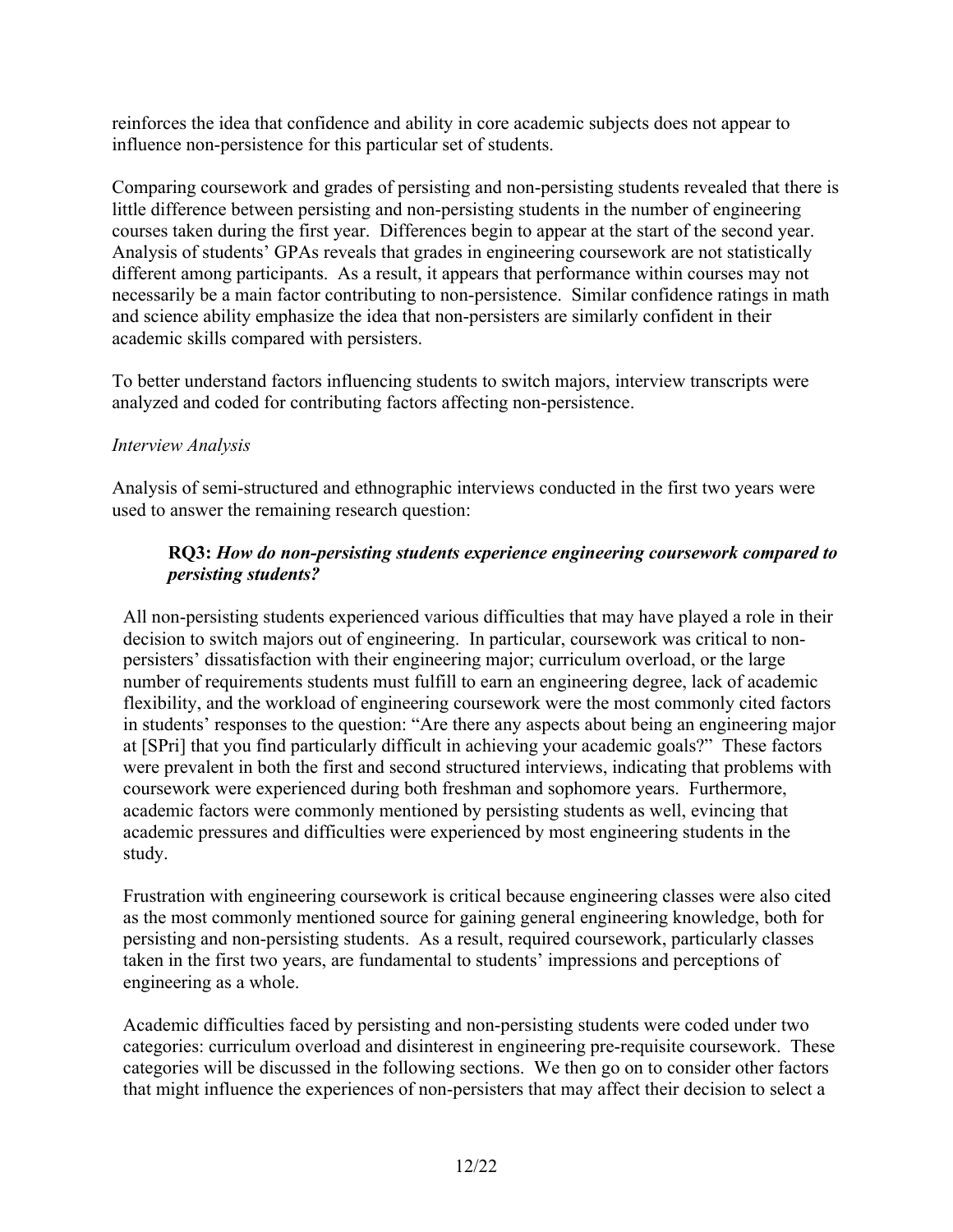major outside of engineering, namely discovering other intellectual interests and faculty advisors.

### *Curriculum Overload*

"Curriculum overload" describes the stress and anxiety students experience from having to fulfill the number of course requirements for an engineering major. Both persisting and nonpersisting students struggled with taking a large number of engineering classes, which required them to take engineering-related courses early on in their undergraduate careers. As a result, students may not be able to explore other majors because they fear they will not finish their requirements in four years. For example, a non-persisting student described his efforts to pursue two interests: electrical engineering and biology. Realizing that pursuing double majors would be too difficult, he attempted to commit to a minor in biology:

*…with much of the requirements for engineering, I decided to do a minor in biology. And even after that like I found that it would be fairly tough and I wouldn't be able to do things that I fairly enjoyed. I find that many of the requirements are fairly taxing, and I didn't want to devote my whole undergraduate experience to engineering even though I may want to do something related but not exactly [to] electrical engineering (BS Nonpersister, Structured Interview 2).*

Similarly, persisting students also experienced difficulties with having to begin engineering requirements as soon as possible to graduate on time. As a persisting student describes, engineering requirements tend to force students to commit to an engineering track as early as their freshman year:

*I just remember my advisor fresh[man year]…[At] one of our first meetings, she was saying something along the lines of, "Well it doesn't really matter what you take now because you can always major in something else later." And then she was like, "Unless you're going to be EE or CE, in which case you need to start right now!" It was just that attitude that makes engineering majors so much more difficult and huge in size and complexity…I'm forced to choose earlier than other people. I feel like if I'm not taking the classes now then I'm going to run out of time (Persister, Structured Interview 1).*

One persisting student articulated the idea of curriculum overload with respect to the number of prerequisites required:

*I kind of regret the fact that I have…so many pre-req classes that I need to battle through before I even see what real engineering classes are like. So, in order to even consider engineering, I have to go through all these things and then ultimately the engineering might not even hinge on those beginning principles that much. It depends on what I do. It would be better if I had an earlier introduction to doing engineering problems (Persister, Structured Interview 1).*

Many non-persisting students spoke about the decreased number of units required of their new major, which gave them hope of finishing their requirements in time to graduate in four years.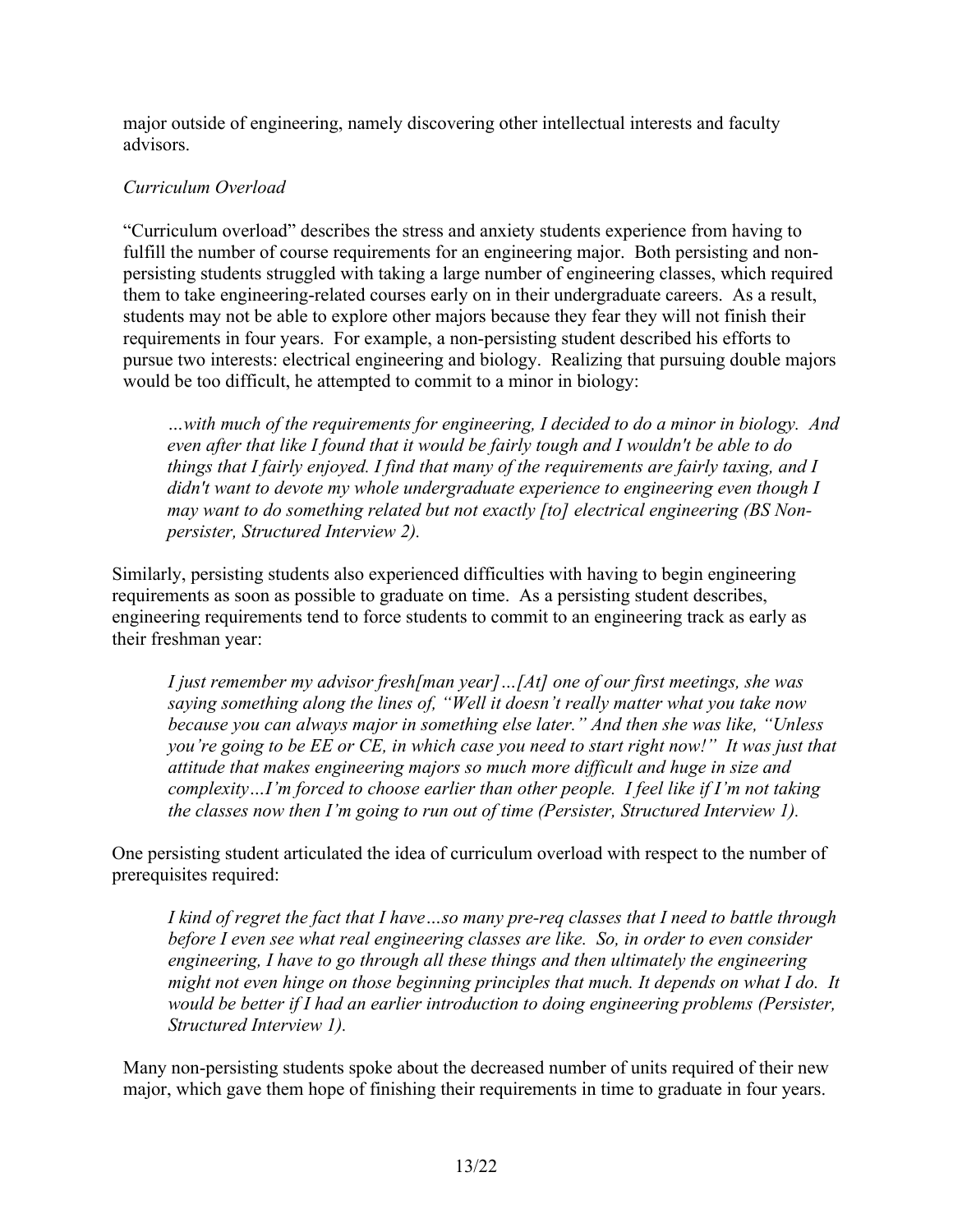For example, one student discussed the possibility of pursuing a double major in mathematics and physics, which would be more manageable than attempting to complete a double major with engineering. Furthermore, students found their engineering courses to be more time consuming and difficult than classes outside of their major.

The difficulty of engineering coursework coupled with the number of units required makes the engineering curriculum particularly overwhelming for students. However, although both persisting and non-persisting student experienced curriculum overload, they had different outlooks on their required classes. One persisting student stated the following:

*It's a lot of work. But I don't know if I can really say I dislike the work because it wouldn't be as rewarding if there wasn't that much work involved (Persister, Structured Interview 1).* 

For this student, the outcomes of taking engineering courses was rewarding partly because of the hard work that he put into them. Another persisting student discussed her learning in her engineering classes:

*It'd be nice to take the other classes and know more. But I don't mind taking the engineering classes because I feel like I'm also learning in those. And so it's not really too big a trade off for me. But sometimes I just kind of wish that I could get a break from this and do other stuff (Persister, Structured Interview 2).*

In contrast, several non-persisting students found pursuing a different major with less stringent requirements to be a more promising route.

*With what I was doing here at [SPri] in addition to classes, I knew I didn't have the time to devote to being in a major that was 120 units and as intense as [Engineering major]*  was. When I came to that realization, it was a little bittersweet, but at the same time I *realized that there were a lot of other things at [SPri] I could do, so I wasn't too hung up on it (BA Non-persister, Exit Interview).*

*Next quarter will be some more difficult classes in the [Multidisciplinary Systems] department, but I feel like they're in diverse enough subjects, and that because I also get to balance them out with some [other] classes, I have a much more positive attitude towards them than I did towards computer science (BS Non-persister, Exit Interview)*

It appears that although both persisters and non-persisters experience hardships associated with curriculum overload, persisters were more likely to find the requirements to be worthwhile. Some non-persisters found that alternative majors with fewer requirements were a better option. Curriculum overload often prevented students from having the flexibility to pursue other academic and non-academic pursuits such as participating in extracurriculars, taking courses outside of their major, and studying abroad. For some non-persisting students, restricted participation in activities they believe strongly contribute to their overall college experience was a factor in their decision to choose majors.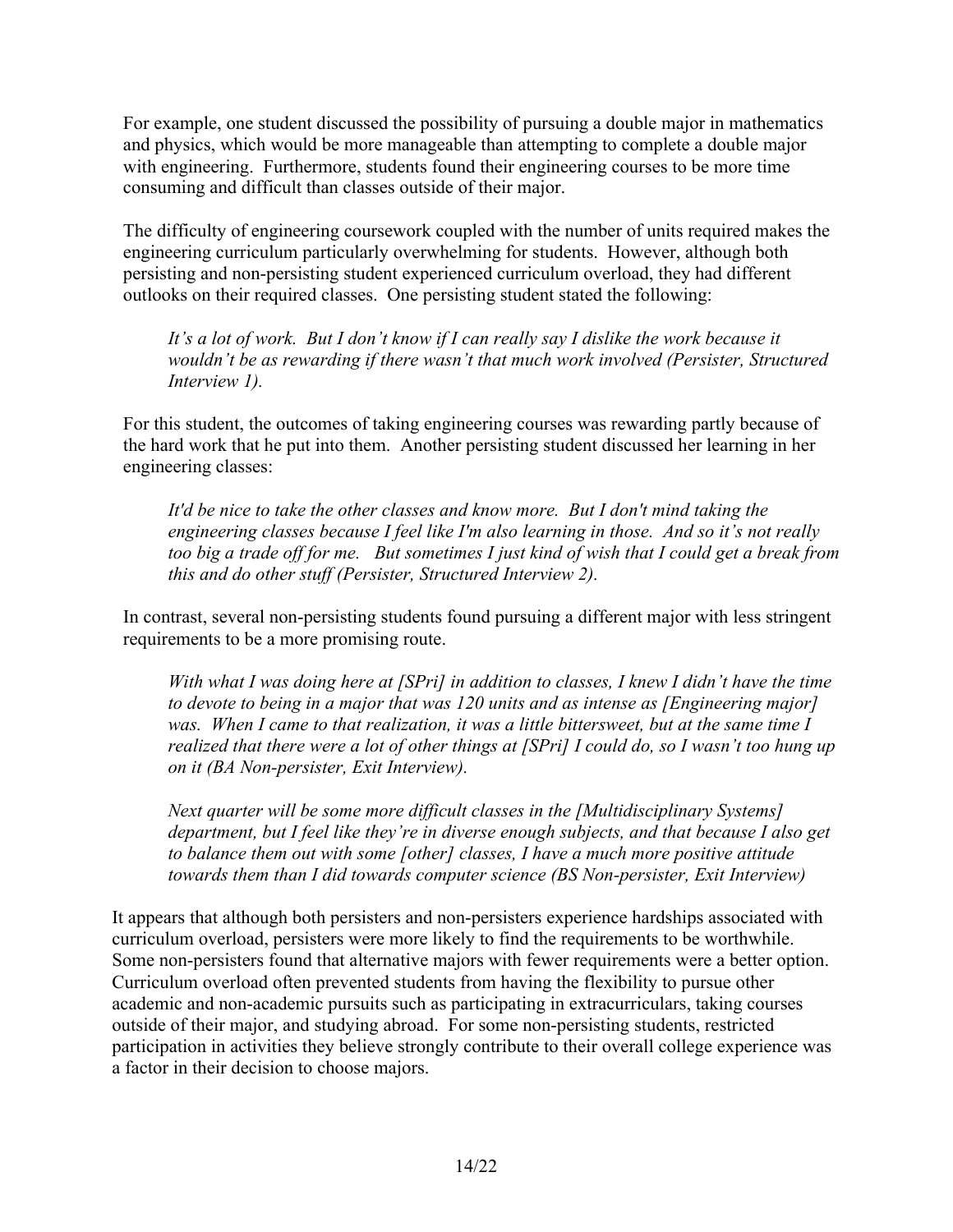#### *Disinterest in Engineering Prerequisite Coursework*

Many students could not see the purpose of the required math, science, and engineering fundamental coursework they needed to take as part of pursuing an engineering major. Persisting students see these requirements as necessary and important, and as a result, they may feel that they are worth the effort:

*I dislike the fact that you have to go through quite a bit of fundamental classes or principles… [but they're] definitely important and I know that there's no way that I can skip past them (Persister, Structured Interview 2).*

In contrast, many non-persisting students were frustrated with prerequisite courses that were seemingly irrelevant to their interests:

*Even though I knew my basic level classes might not be as interesting as upper-level [classes]…I was like, "Oh well, here's what I have to get through to be an engineer, you know, check it off, check it off, check it off," whereas when I looked at the Bio classes, I was like, "Wow, that looks really interesting" (BS Non-persister, Ethnographic 1).*

*And from what I saw of engineering…it seemed like there was a lot of cool stuff but also a lot of stuff that isn't quite as fun. There's a lot of really interesting things that go on with it, also a lot work that isn't stimulating (BS Non-persister, Exit Interview).*

*I didn't know why I was learning about circuits. I'm going to be a [Engineering Management] major, so you [should] have some kind of technical background so you don't seem dumb when you're around people that you're working with. Maybe? I don't know (BA Non-persister, Exit Interview).* 

Although non-persisters knew they were interested in several classes within their major, many of these classes required that they fulfill prerequisites they were uninterested in taking. For nonpersisters, this disinterest led them to rethink whether the engineering major they selected was appropriate for their academic goals. Furthermore, some non-persisters lacked the patience to take prerequisite courses in order to take the courses of interest to them.

In some cases, students felt that the math and science fundamental coursework prevented them from engaging in "real" engineering work. As a result, after finishing engineering prerequisite courses in the first year, they were still unaware of the differences between types of engineering majors*:*

*I feel like because I have to take these fundamentals and because you have to take the fundamentals before actually getting into the engineering, I can't possibly know what kinds of engineering I'd like because I was never introduced to them (BS Non-persister, Ethnographic 1).*

Another student, who enjoyed a hands-on mechanical engineering design course, recommended that there be other classes aimed towards freshmen that wish to learn about engineering fields: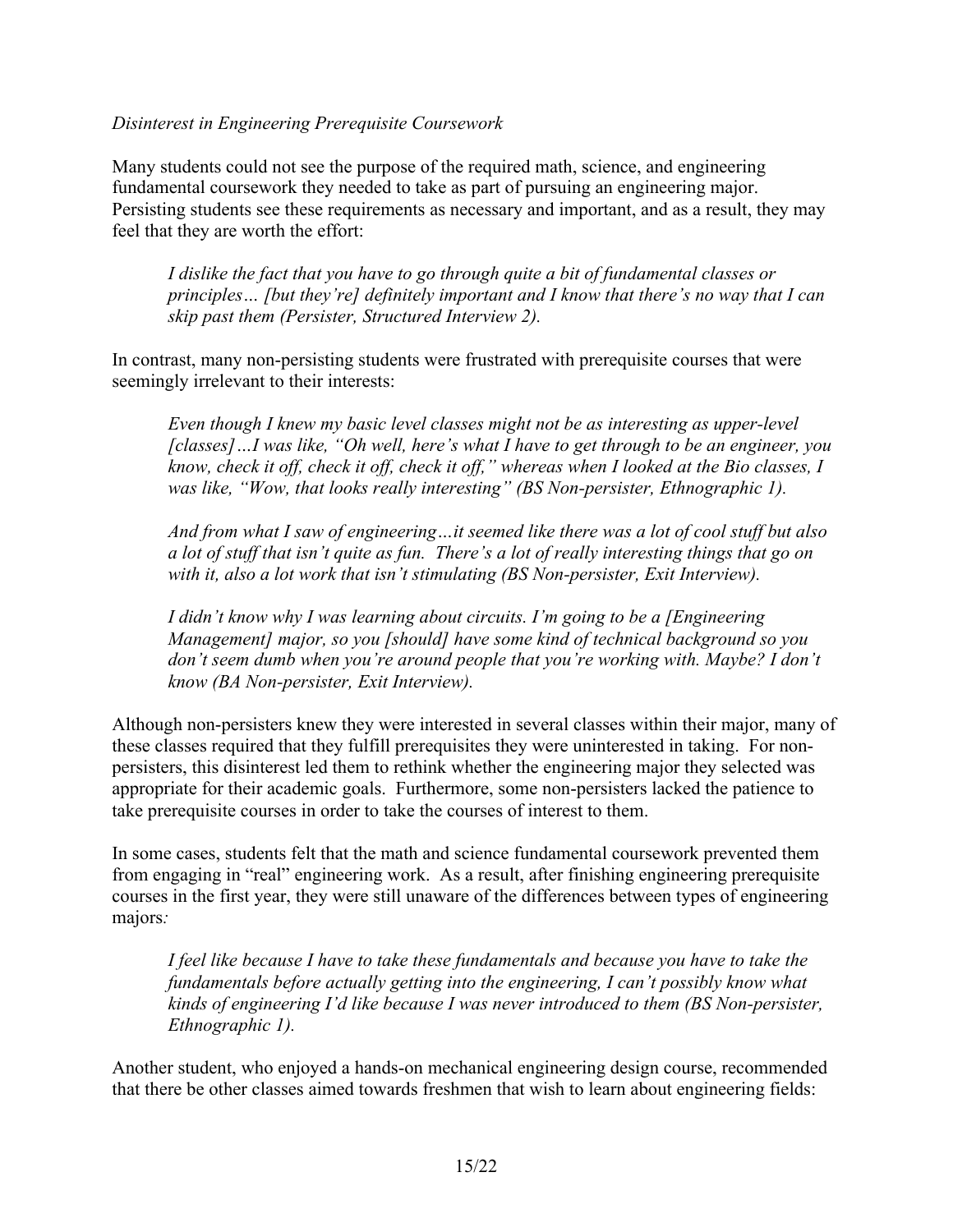*I* would advise them *[the engineering department] to give more classes...that show what its like to be an engineer, because I'm sure there are many people out there who are interested in that kind of subject but are turned off because they don't know what it is [they] do. There are less mathematical skills [used] in engineering, and some people*  who say they don't like math decide well, then I can't be an engineer...When you come *into mechanical engineering, you don't know what you're going to do, and a little more idea of what you could do would be great. (BS Non-persister, Ethnographic 1).*

SPri does offer introductory seminars aimed towards introducing freshmen to engineering topics. These seminars are often offered by a specific department to provide an overview of research topics and industries relevant to the major. However, particularly because not all students have experiences with engineering prior to matriculation, they may not be aware of distinctions between majors and may need more information to determine which major is most appropriate for their interests. Thus, a seminar that introduces not just a single department but also a variety of different engineering majors could be especially beneficial to students.

SPri gives incoming undergraduate students an opportunity to learn more about engineering through a summer program that takes place four week before the freshman orientation. The Engineering Summer Program introduces a broad range of engineering disciplines to students while giving them a chance to take meet other prospective engineering students and develop a social network within the school of engineering. One out of twelve non-persisting students participated in the summer academy while six of the 26 persisting students interviewed for the first structured interview participated. Persisting students' found the summer academy to be worthwhile for gaining knowledge of differences between engineering majors, introducing them to engineering faculty, and engaging in engineering coursework early. Summer programs that may give engineering students a head start appear to be useful for students to realize which engineering majors are most interesting to them.

Curriculum overload and disinterest with prerequisites may be strongly connected. Many of the courses that are required of engineering students during their first two years are prerequisite classes outside of their department. Combined, these two factors contribute to a lack of academic flexibility and possible overall disengagement with engineering for non-persisting students. Both persisting and non-persisting students experience curriculum overload and disinterest with prerequisites, but many of the non-persisting students in this study did not feel that prerequisites were worthwhile to their academic goals. However, the majority of nonpersisting students switched to majors that were of genuine interest to them. Factors that influenced non-persisting students to choose their new major are discussed in the following section.

#### *(Re)discovering a Passion*

Despite their eventual non-persistence in an engineering major, non-persisting students were passionate about the idea of majoring in engineering upon matriculation. For several nonpersisters, engineering was a clear choice based on their prior experiences in high school: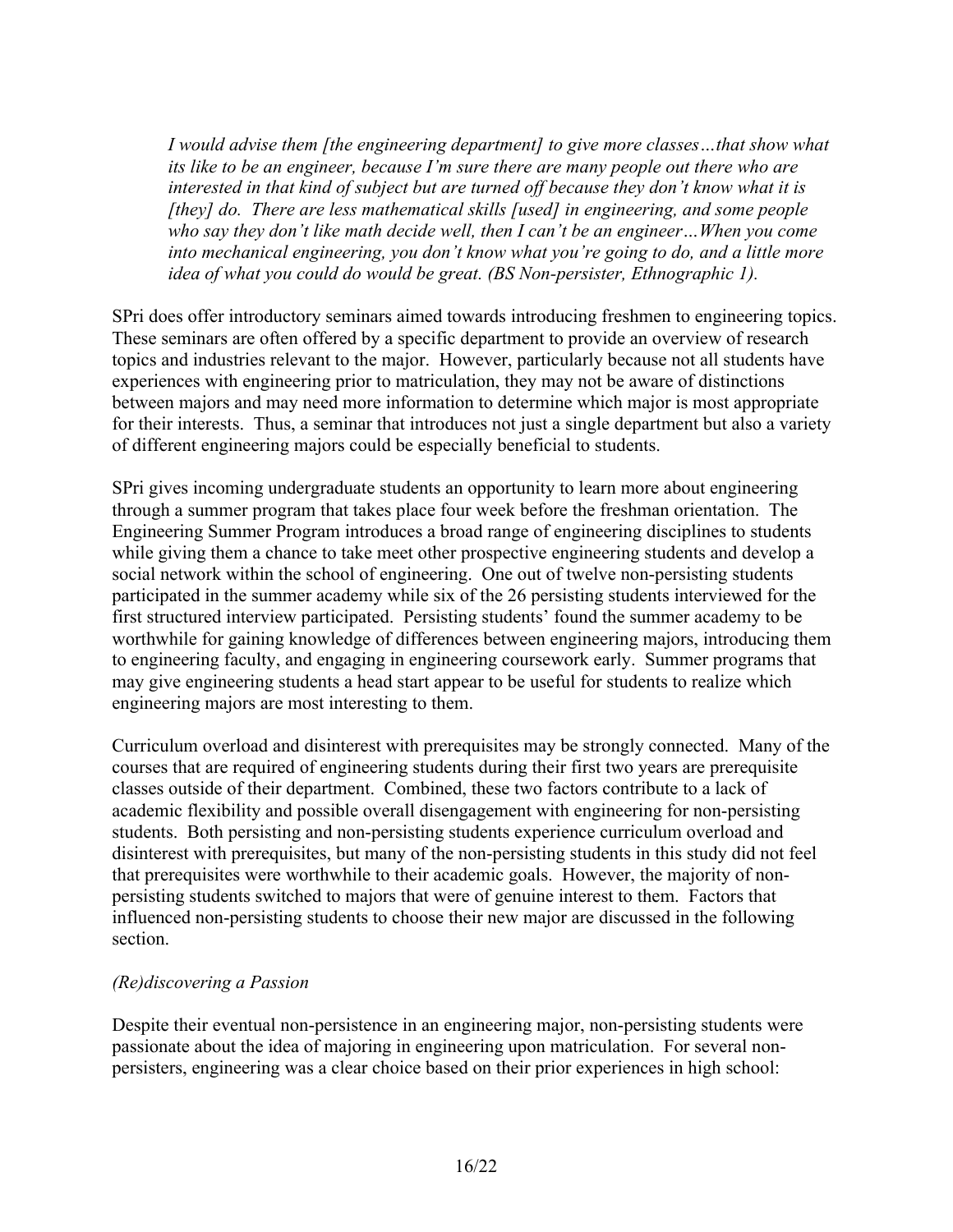*I never imagined myself not doing engineering as high school ended…my entire background seemed to push towards engineering…I wouldn't imagine anything other than engineering at that point (BS Non-persister, Exit Interview).*

*In high school I really loved math and I really loved physics… and I hadn't been exposed to some other things that I found out later that I enjoyed more. So, I felt there's no way I'm going to find something else that I'd really become passionate about (BS Nonpersister, Exit Interview).*

*Before coming to [SPri] I really loved computers and I still do. I learned how to program computers before high school, I've been programming forever and really liked it a lot and really liked, as I still do, the idea of using technology to make an impact in society…And because computers were what I knew the most about, I thought, okay, computer science is definitely the place to do that (BS Non-persister, Exit Interview).*

Notably, these three non-persisters ended up pursuing a multi-disciplinary major outside of engineering that combines computer science with cognitive psychology and philosophy.

Although many non-persisting students were sure they would pursue an engineering major when they started college, they found other majors that they even more passionate about. After reflecting on their engineering and non-engineering courses, many students felt that switching majors was ultimately a good decision. For example, one student found that he loved to analyze court cases:

*It was my preliminary writing and rhetoric class. I basically was doing an analysis of a court case, and I just really enjoyed all of the research I did for it and all of the writing, so much that I really realized that I loved this in a way that I hadn't loved engineering, I had just enjoyed it. And I realized that's really where I wanted to go with my life (BS Non-persister, Exit Interview).* 

Another non-persisting student, who struggled with engineering coursework, discovered an interest in Linguistics:

*I left engineering because I could either stay and fight against my actual skill, and eventually be put out because I failed out of [SPri]…I decided to temporarily go in a different direction. But in going to a different direction, I found that there were classes that better utilized my skills and brought out different interests, so I haven't gone back to engineering…I'm liking what I'm learning and interested in what I'm learning more so I think that's a definite plus (BA Non-persister, Exit Interview).*

Finally, one persisting student realized that the courses he had especially liked were ones within his new major:

*Looking back, I realized a lot of the classes that I enjoyed the most – they, are also prerequisites for [Multidisciplinary Systems Major]. So, I thought, "Yeah, this is…I'm*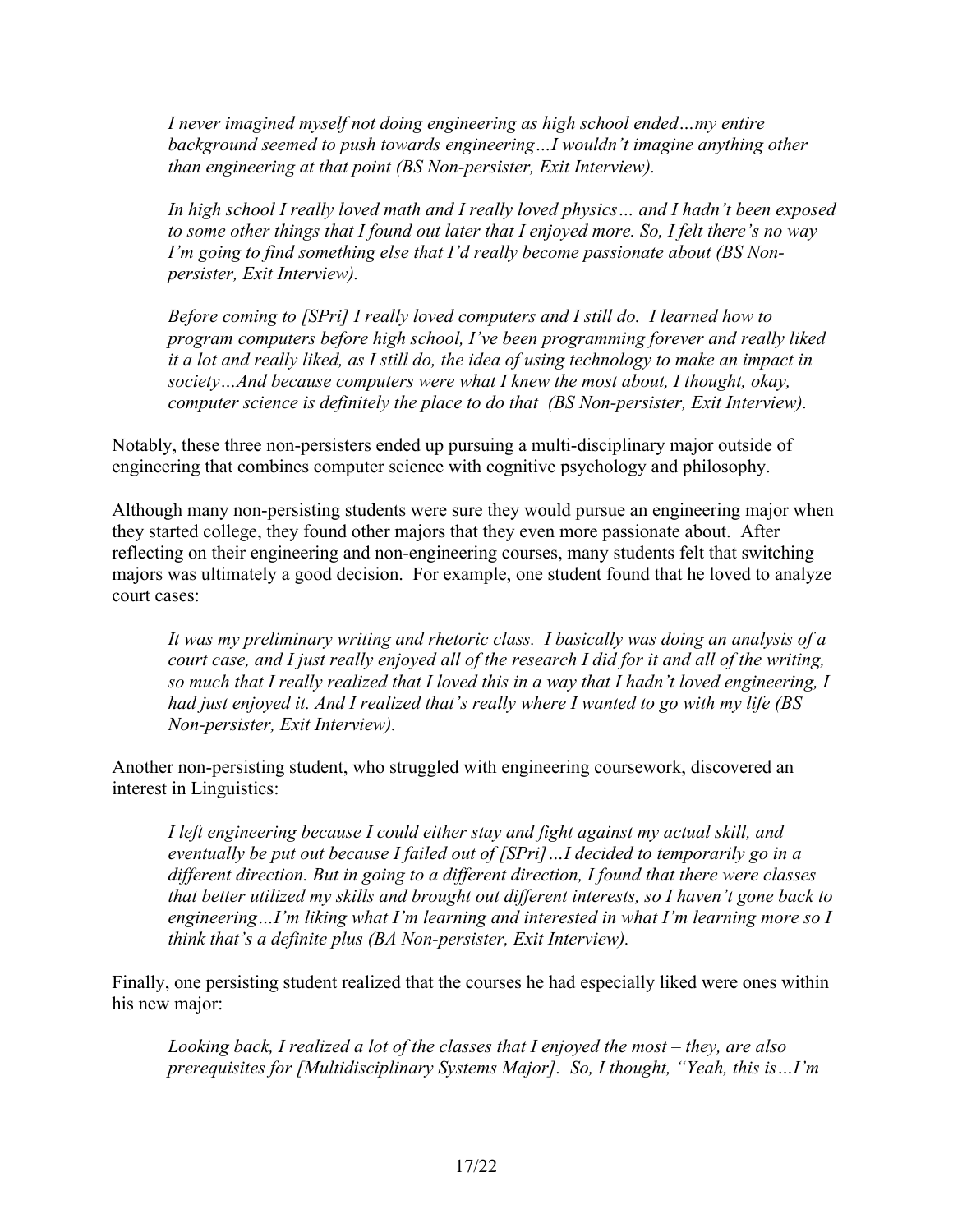*not just being reactionary. This was definitely a wise choice," and I'm still really happy with that (BA Non-persister, Exit Interview).*

For these students, their non-persistence may have been for the better, as they were able to explore majors they were truly interested in and motivated to learn more about.

## *The Power of Academic Advisors*

Professors appeared to play an influential role in helping students switch to a new major. Six out of twelve non-persisting students who had an exit interview discussed how an academic advisor affected their decision to non-persist. For example, one student spoke about her supportive advisor:

*The most important moment for switching directions was my advisor, meeting my advisor and starting to realize the resources that I had on campus to sort of get me through my experience here at[SPri]…She helped me understand that [SPri] wouldn't be disappointed just because I said I was going to be chemical engineering and that might*  not be the case...She helped my esteem and she sort of helped me search for courses that *fulfilled a passion (BA Non-persister, Exit Interview).*

Some professors within non-persisting students' new departments worked closely with the student by answering their questions about the major and helping them determine course requirements. For one student, a physics advisor helped him realize that he could still pursue a master's degree in computer science after completing an undergraduate degree in physics. Some professors taught engaging non-engineering courses that the students particularly enjoyed, and their professors ended up becoming their academic advisors.

Supportive professors were highly valued both inside and outside of engineering departments. When asked, "Are there any aspects of your education at [SPri] that you find particularly helpful in achieving your academic goals?", resources and community within the engineering department were most commonly mentioned in both persisters and non-persisters' responses. The role that professors can play in influencing students' satisfaction within an engineering major should not be understated, and professors should continue to engage their students by supporting them in achieving their academic goals.

## **Discussion**

Analysis of academic transcripts and interview data of students during their first two years of college revealed several insights into non-persistence in engineering majors. By their engineering course-taking patterns (particular types of courses and number of units) and grades during their first year at SPri, persisting and non-persisting students are virtually indistinguishable from one another. However, by the end of the first year, BS NPs have taken significantly  $(p<.05)$  fewer engineering courses than persisters. We also expect this difference to be true of persisters and BA NPs although it is likely not evident here due to the small number of BA NPs in our sample. We also note that at the end of the freshman year, persister and nonpersister are equally confident in their math abilities and science abilities. The one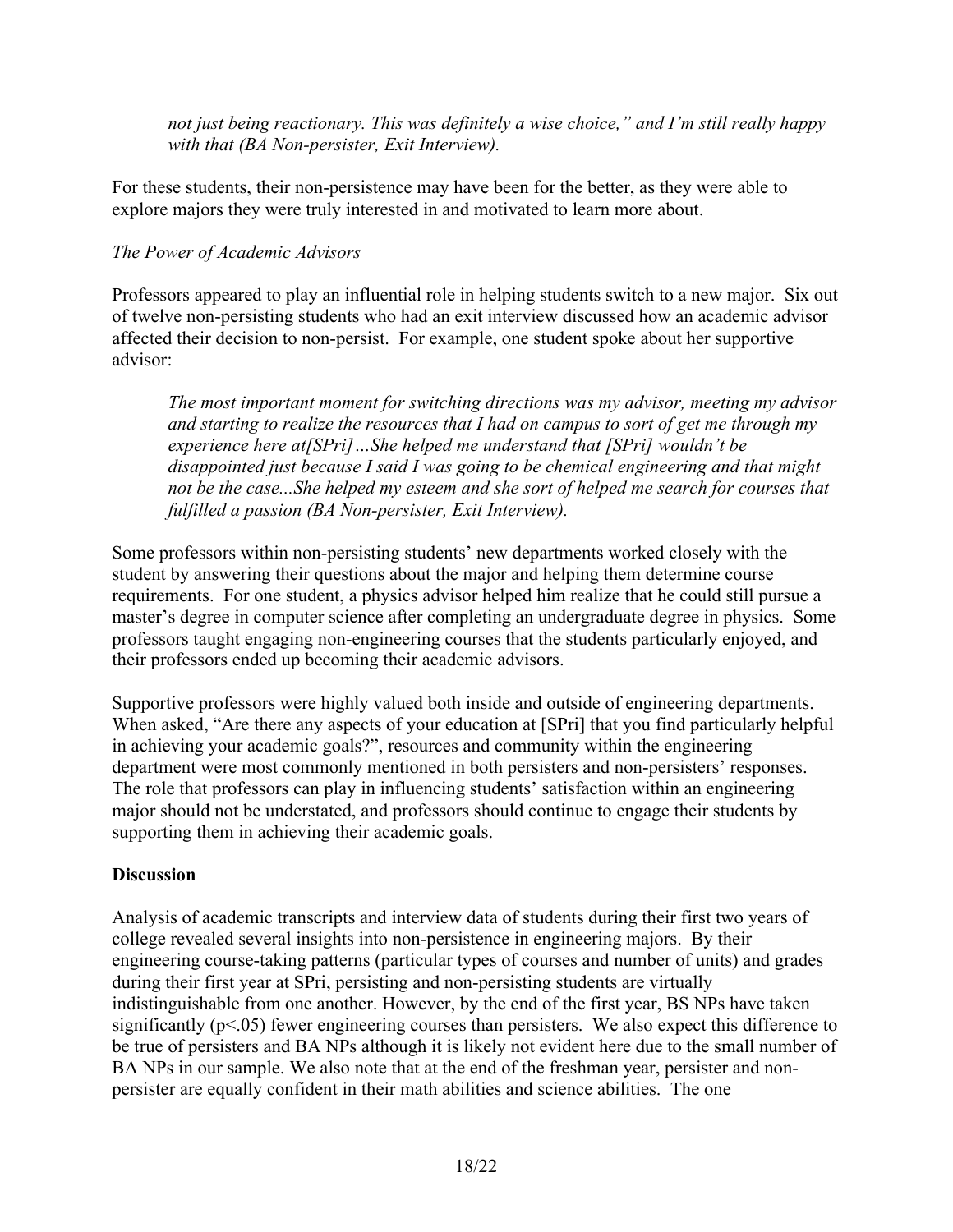distinguishing indicator between the persisters and non-persisters at the end of their first year of college is that non-persisters are less likely to report that they intend to complete an engineering major. This finding is generally consistent with the findings of Eris, et. al.<sup>10</sup>, though the differences between the two SPri groups (persisters and non-persisters) in intention to major in engineering only begins to emerge at the end of freshman year.

Differences between the persister group and the non-persister group (both BS NP and BA NP) become apparent beginning in the students' first quarter of their sophomore year (Q4). The number of engineering courses units being taking by persisters is significantly greater than both non-persister groups (both BS NP and BA NP). In addition, the difference in intention to complete a major in engineering becomes greater between the persister and non-persister groups over the course of the sophomore year.

Also noteworthy is the finding that non-persisters who eventually pursue a BS (BS NPs) in a non-engineering field are virtually indistinguishable from the non-persisters who eventually pursue a BA (BA NPs) in a non-engineering field based on the overal number of engineering units taken during their first and second years of college. However, there is a difference (though statistically not significant) between BS NPs and BA NPs, with BS NPs taking more engineering foundations and depth courses than BA NPs during all three quarters of the sophomore year. Might BA NPs be "drifting away" from engineering more quickly than BS NPs? Are BS NPs still exploring the possibility of an engineering major further into their second year? Is there an opportunity to intervene with those still on the fence with engineering in the engineering foundation courses taken in Q4 and Q5? How might sophomore advising come into play? And is there critical thinking and reflection about choosing a "major" that occurs during the summer between freshman and sophomore years that could be better supported?

Consistent with Seymour and Hewitt<sup>3</sup>, our results suggest that ability (as indicated by grades and confidence) in engineering coursework may not play a significant role in decisions of SPri students to non-persist but that differences between the two groups lie in their strategies and approaches for coping with the common challenges and situations they encounter. Nonpersisters and persisters experienced similar concerns about academic coursework including a sense of curriculum overload and disinterest in prerequisite courses. For persisters, however, there was a greater sense of or patience with these prerequisite courses in math and science as building towards real engineering courses. Non-persisters may experience dissatisfaction with engineering and decide to leave before they can fully engage in engineering-specific classes within their major<sup>18</sup>.

A concern brought up by non-persisters was their inability to gain a broad prospective on the differences between engineering majors. Because they were engaged in math and science requirements during their first year, they felt they did not have a chance to learn more about specific majors and determine which major was most closely linked to their interests. It may be particularly useful for engineering departments to provide opportunities for students to learn more about different engineering fields before they make a final decision about their major. Summer programs can be a step in the right direction, but offering chances for more students to learn about engineering disciplines during the academic year, specifically in the first year, may help students make a more informed decision when choosing their major. Furthermore, courses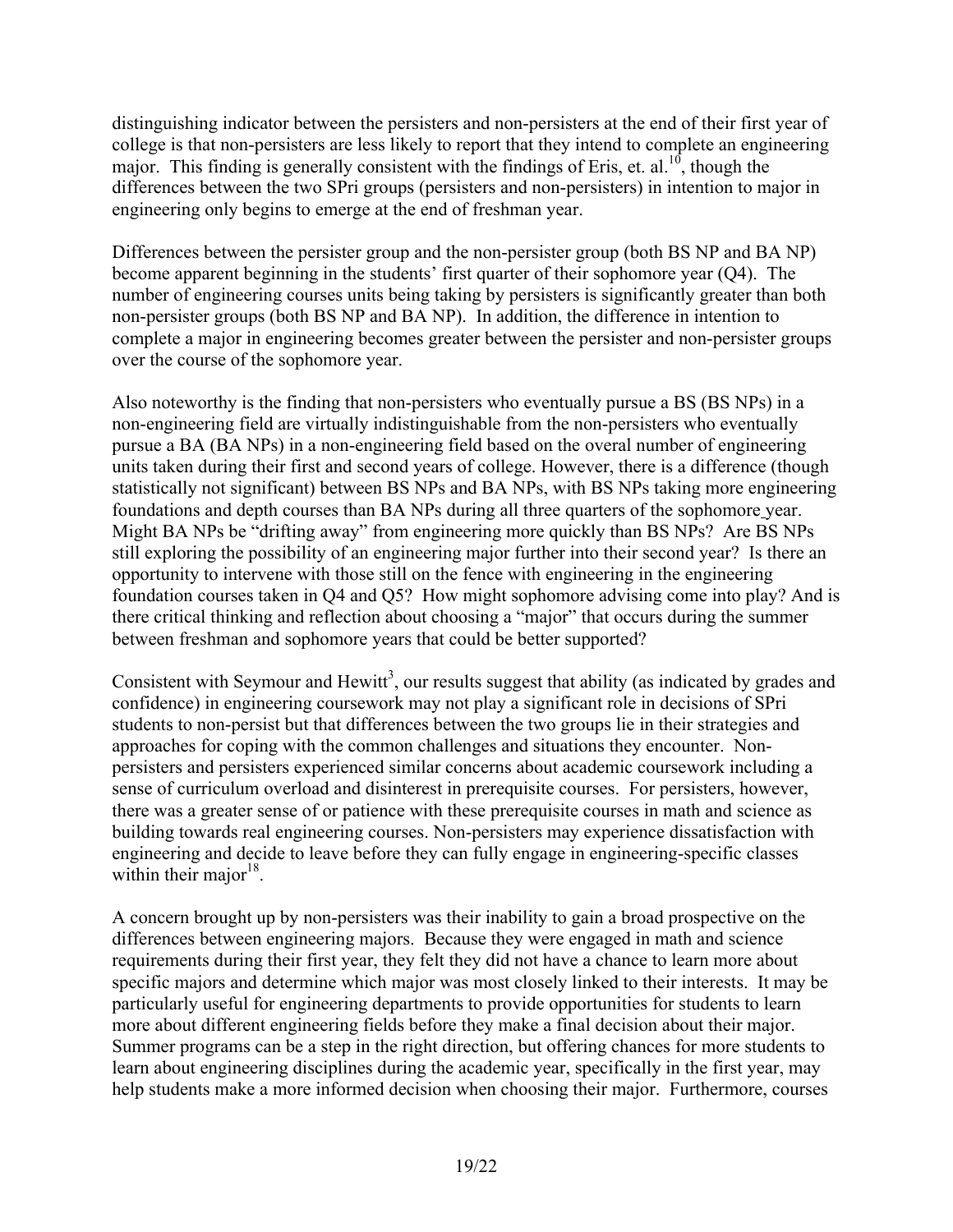that provide a broad perspective of differences between engineering majors rather than overviews of a particular engineering department may be particularly helpful for students to distinguish between engineering disciplines.

What we do not know from just looking at the course units is how influential the limited exposure to engineering is on individual students. Do those few units in any way help confirm whether engineering is the right (or not the right) pathway for them? Are there other courses either within or outside engineering that might influence how students think about the engineering major?

Finally, students also expressed concern over the number of units required to fulfill an engineering major. Particularly because students from SPri were able to contrast their requirements to students pursuing non-engineering degrees, many felt overwhelmed by their inability to take courses and engage in activities outside of their major. They felt that they missed opportunities to engage in enriching experiences such as studying abroad and participating in extracurricular activities. Unlike other majors, engineering students must be moving and working towards a major early on in order to ensure they fulfill their graduation requirements within four years. Frustration with prerequisites may be partly resolved by contextualizing coursework so students understand the relevance and application of what they are learning and how this might be incorporated in their future coursework.

Future work is necessary to determine whether the observations of the experiences of engineering persisters and non-persisters during their first two years of college studies elicited from SPri are consistent across the other three institutions involved in the APS longitudinal study and across engineering programs more broadly in the United States. This study provides preliminary work to enable others to pursue similar analyses on non-persistence in engineering programs.

#### **Conclusion**

Persisters and non-persisters at SPri look alike in the number of engineering course units they take during their first year of college. However, it appears that non-persistence was affected more by a general dissatisfaction with engineering requirements than by low grades or decreased confidence in engineering coursework. In some situations, students simply discovered that another major was a better personal fit for their interests than engineering. Retention may be increased by enabling students to gain knowledge of engineering disciplines early on in their undergraduate careers and by helping students understand the relevance of prerequisite coursework. The critical period of transition between the end of the freshman year into the sophomore year is a particularly opportune time to intervene. Future work can determine whether these trends are consistent across institutions and programmatic structures and investigate how non-persistence may be affected by proposed interventions such as increasing advising and mentoring interactions, first year experiences focused on introducing students to the range of engineering fields, and providing resources related to long term course planning and strategies to address curriculum overload.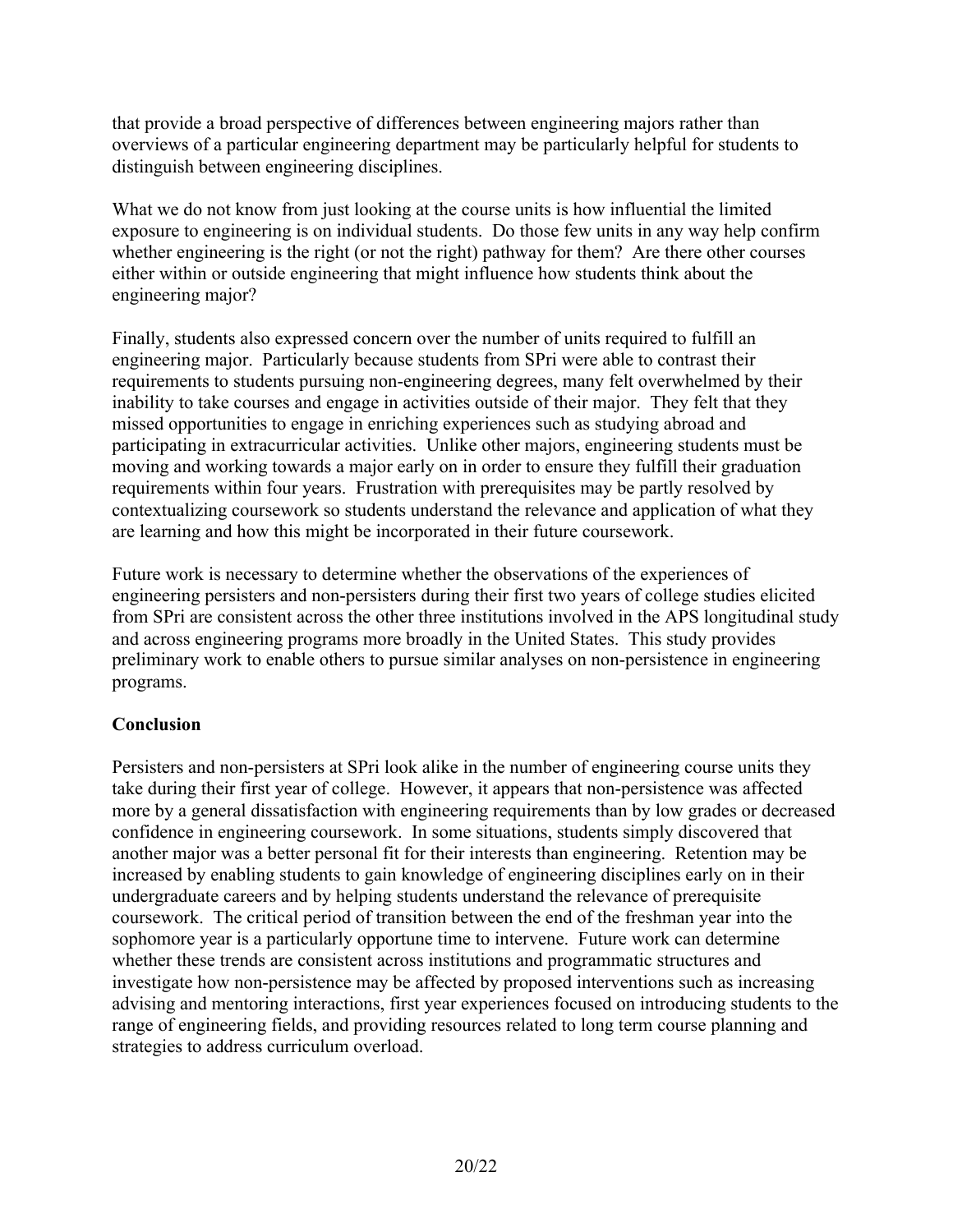### **References**

- 1. Committee on Prospering in the Global Economy of the 21st Century: An Agenda for American Science and Technology, National Academy of Sciences, National Academy of Engineering, Institute of Medicine. (2007). *Rising above the gathering storm: Energizing and employing America for a brighter economic future*. Washington, DC: National Academies Press. Available at: http://books.nap.edu/catalog.php?record\_id=11463.
- 2. National Academy of Sciences, Institute of Medicine, National Academy of Engineering. (2010). *Rising above the gathering storm, revisited: Rapidly approaching category 5*. Washington, DC: National Academies Press. Available at: http://www.nap.edu/catalog.php?record\_id=12999
- 3. Seymour, E., & Hewitt, N. (1997). *Talking about leaving: Why undergraduates leave the sciences*. Boulder, Colorado: Westview Press.
- 4. Adelman, C. (1998). Women and men of the engineering path: A model for analyses of undergraduate careers. *Research Report (143)* 0-16-049551-2.
- 5. Ohland, M.W., Sheppard, S.D., Lichtenstein, G., Eris, O., Chachra, D., & Layton, R.A. (2008). Persistence, engagement, and migration in engineering programs. *Journal of Engineering Education, 97*(3), 259-278.
- 6. Lord, S.M., Camacho, M.M., Layton, R.A., Long, R.A., Ohland, M.W., & Wasburn, M.H. (2009). Who's persisting in engineering? A comparative analysis of female and male Asian, Black, Hispanic, Native American and White students. *Journal of Women and Minorities in Science and Engineering, 15*, pp. 167–190, 2009.
- 7. Besterfield-Sacre, M., C.J. Atman, and L.J. Shuman. (1997). Characteristics of freshman engineering students: Models for determining student attrition in engineering. *Journal of Engineering Education 86*, 139–149.
- 8. Besterfield-Sacre, M., Amaya, N., Shuman, L., Atman, C., and Porter, R. (1998). Understanding student confidence as it relates to first year achievement. In *Proceedings of the Frontiers in Engineering Conference*.
- 9. Eris O., Chen, H.L., Bailey, T., Engerman, K., Loshbaugh, H.G., Griffin, A., Lichtenstein, G., Cole, A. (2005). Development of the Persistence in Engineering (PIE) survey instrument. In *Proceedings of the American Society for Engineering Education Annual Conference,*  Portland, Oregon.
- 10. Eris O., Chachra, D., Chen, H.L., Rosca, C., Ludlow, L., Sheppard, S.D., Donaldson, K. (2007). A preliminary analysis of correlates of engineering persistence: Results from a longitudinal study. In *Proceedings of the American Society for Engineering Education Annual Conference*, Honolulu, Hawaii.
- 11. Donaldson K.M., Chen, H.L., Toye, G., Sheppard, S.D. (2007). Targeting undergraduate students for surveys: Lessons from the Academic Pathways of People Learning Engineering Survey (APPLES). In the *Proceedings of the 37th ASEE/ISEE Frontiers in Education Conference*, Milwaukee, Wisconsin.
- 12. Eris, O., Chachra, D., Chen, H.L., Sheppard, S.D., Ludlow, L., Rosca, C., Bailey, T., Toye, G. (2010). Outcomes of a longitudinal administration of the persistence in engineering survey. *Journal of Engineering Education*, *99*(4), 371-395.
- 13. Loftus, M. (2005). Lending a hand. *ASEE Prism, 14(5),* 24-29.